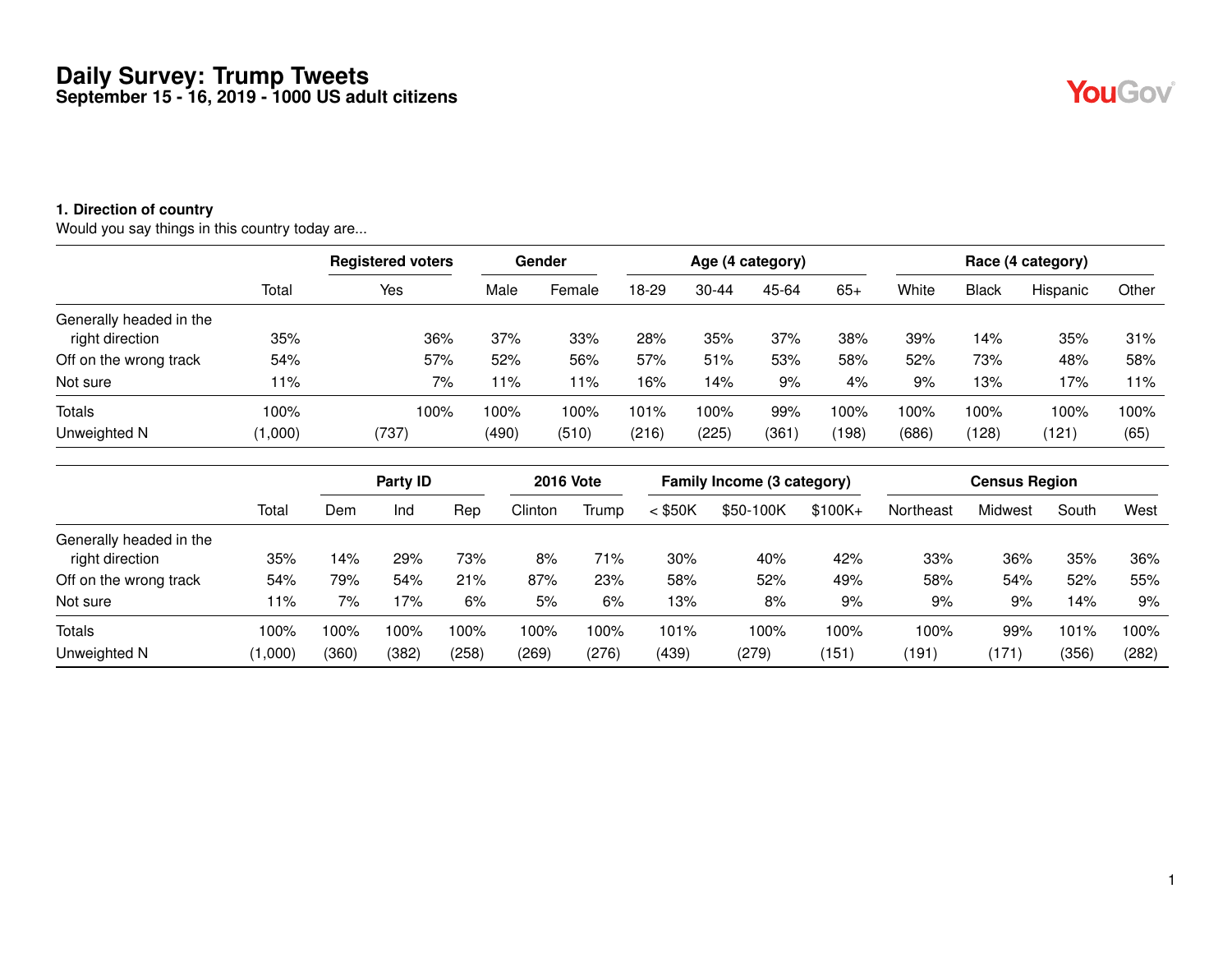# YouGov®

#### **2. President Trump Job Approval**

Do you approve or disapprove of the way Donald Trump is handling his job as President?

|                     |         | <b>Registered voters</b> |       | Gender |       |           | Age (4 category) |       |       |              | Race (4 category) |       |
|---------------------|---------|--------------------------|-------|--------|-------|-----------|------------------|-------|-------|--------------|-------------------|-------|
|                     | Total   | Yes                      | Male  | Female | 18-29 | $30 - 44$ | 45-64            | $65+$ | White | <b>Black</b> | Hispanic          | Other |
| Strongly approve    | 25%     | 29%                      | 30%   | 21%    | 12%   | 22%       | 32%              | 32%   | 29%   | 4%           | 23%               | 23%   |
| Somewhat approve    | 17%     | 15%                      | 16%   | 18%    | 24%   | 18%       | 15%              | 12%   | 19%   | 9%           | 16%               | 12%   |
| Somewhat disapprove | 12%     | 9%                       | 13%   | 11%    | 12%   | 16%       | 11%              | 8%    | 11%   | 14%          | 14%               | 10%   |
| Strongly disapprove | 41%     | 45%                      | 37%   | 45%    | 41%   | 36%       | 40%              | 47%   | 36%   | 68%          | 37%               | 45%   |
| Not sure            | 6%      | 2%                       | 5%    | 6%     | 10%   | 8%        | 3%               | 2%    | 4%    | 5%           | 10%               | 11%   |
| <b>Totals</b>       | 101%    | 100%                     | 101%  | 101%   | 99%   | 100%      | 101%             | 101%  | 99%   | $00\%$       | 100%              | 101%  |
| Unweighted N        | (1,000) | (737)                    | (490) | (510)  | (216) | (225)     | (361)            | (198) | (686) | (128)        | (121)             | (65)  |

|                     |         |       | Party ID |       | <b>2016 Vote</b> |       |           | Family Income (3 category) |           |           | <b>Census Region</b> |       |       |
|---------------------|---------|-------|----------|-------|------------------|-------|-----------|----------------------------|-----------|-----------|----------------------|-------|-------|
|                     | Total   | Dem   | Ind      | Rep   | Clinton          | Trump | $<$ \$50K | \$50-100K                  | $$100K +$ | Northeast | Midwest              | South | West  |
| Strongly approve    | 25%     | 5%    | 19%      | 62%   | 2%               | 66%   | 18%       | 29%                        | 33%       | 21%       | 27%                  | 25%   | 27%   |
| Somewhat approve    | 17%     | 7%    | 20%      | 26%   | 3%               | 25%   | 19%       | 14%                        | 19%       | 18%       | 19%                  | 18%   | 13%   |
| Somewhat disapprove | 12%     | 14%   | 13%      | 6%    | 10%              | 4%    | 13%       | 10%                        | 12%       | 12%       | 13%                  | 10%   | 14%   |
| Strongly disapprove | 41%     | 72%   | 35%      | 4%    | 84%              | 3%    | 42%       | 44%                        | 33%       | 43%       | 37%                  | 41%   | 41%   |
| Not sure            | 6%      | $1\%$ | 12%      | 2%    | 1%               | 2%    | 7%        | 3%                         | 3%        | 6%        | 5%                   | 6%    | 5%    |
| Totals              | 101%    | 99%   | 99%      | 100%  | 100%             | 100%  | 99%       | 100%                       | 100%      | 100%      | 101%                 | 100%  | 100%  |
| Unweighted N        | (1,000) | (360) | (382)    | (258) | (269)            | (276) | (439)     | (279)                      | (151)     | (191)     | (171)                | (356) | (282) |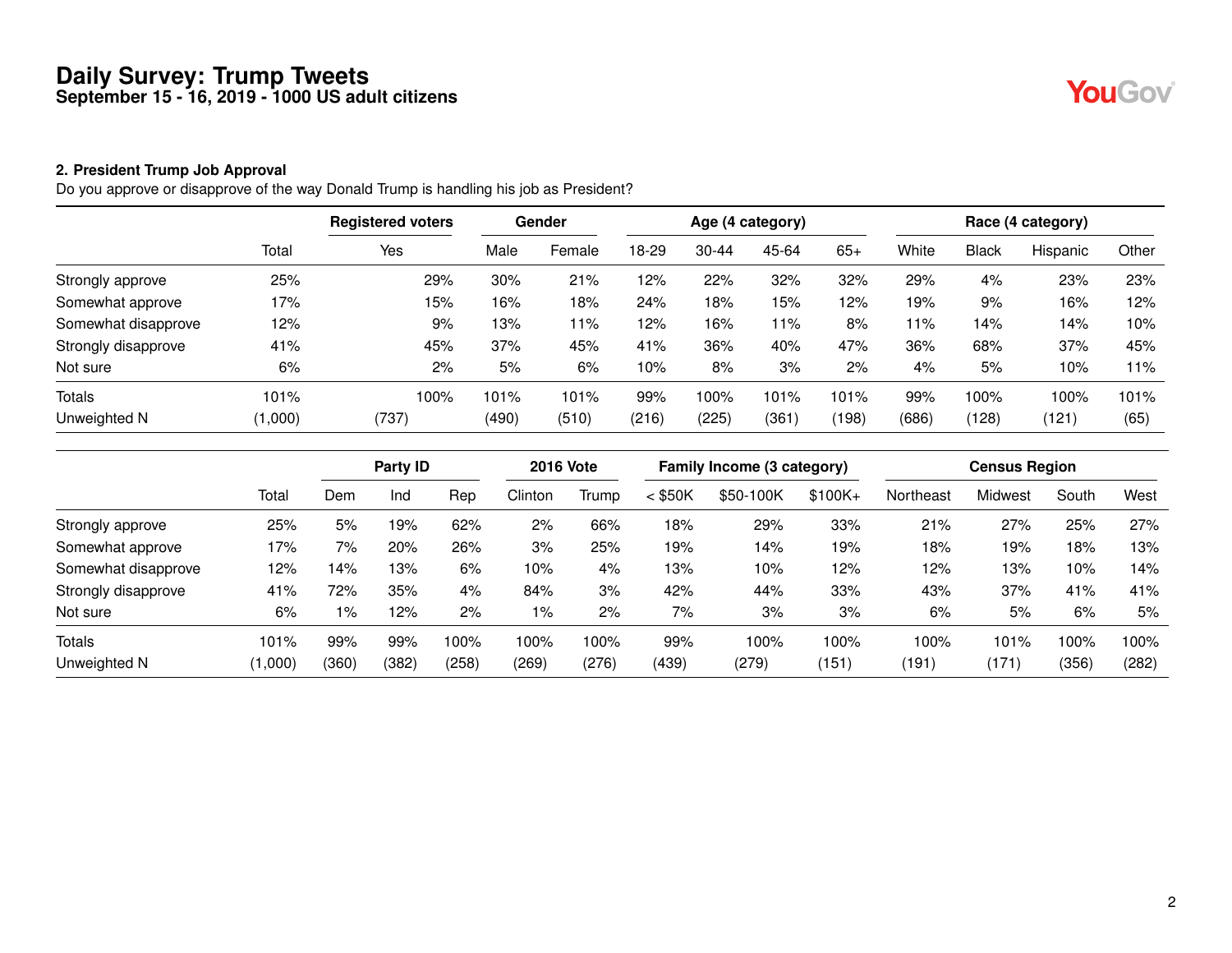#### **3. Degree of Approval**

Would you say you...

*Asked of those who approve of the way Donald Trump is handling his job as President*

|                                                                                                                      |       |     | <b>Registered voters</b> |     | Gender  |                  |       |                            |       |           | Age (4 category)           |           |           |              | Race (4 category)    |          |
|----------------------------------------------------------------------------------------------------------------------|-------|-----|--------------------------|-----|---------|------------------|-------|----------------------------|-------|-----------|----------------------------|-----------|-----------|--------------|----------------------|----------|
|                                                                                                                      | Total |     | Yes                      |     | Male    | Female           |       | 18-29                      | 30-44 |           | 45-64                      | $65+$     | White     | <b>Black</b> | Hispanic             | Other    |
| Approve of everything the<br>President has done                                                                      | 31%   |     | 33%                      |     | 31%     | 32%              |       | 17%                        | 41%   |           | 30%                        | 36%       | 30%       | $\star$      | 42%                  |          |
| Approve of most of the<br>things the President<br>has done, but<br>disapprove of a few of                            |       |     |                          |     |         |                  |       |                            |       |           |                            |           |           | $\star$      |                      |          |
| the things he has done<br>Approve of a lot of things<br>the President has<br>done, but also<br>disapprove of many of | 53%   |     | 54%                      |     | 52%     | 54%              |       | 54%                        | 39%   |           | 57%                        | 60%       | 54%       |              | 40%                  |          |
| the things he has done                                                                                               | 16%   |     | 14%                      |     | 17%     | 14%              |       | 29%                        | 20%   |           | 13%                        | 4%        | 15%       | $\star$      | 18%                  | $^\star$ |
| Totals                                                                                                               | 100%  |     | 101%                     |     | 100%    | 100%             |       | 100%                       | 100%  |           | 100%                       | 100%      | 99%       | $\star$      | 100%                 | $\star$  |
| Unweighted N                                                                                                         | (420) |     | (323)                    |     | (224)   | (196)            |       | (75)                       | (87)  |           | (168)                      | (90)      | (331)     | (18)         | (48)                 | (23)     |
|                                                                                                                      |       |     | <b>Party ID</b>          |     |         | <b>2016 Vote</b> |       |                            |       |           | Family Income (3 category) |           |           |              | <b>Census Region</b> |          |
|                                                                                                                      | Total | Dem | Ind                      | Rep | Clinton |                  | Trump | $<$ \$50K                  |       | \$50-100K |                            | $$100K +$ | Northeast | Midwest      | South                | West     |
| Approve of everything the<br>President has done                                                                      | 31%   | 18% | 24%                      | 39% |         |                  | 36%   | 25%                        |       |           | 39%                        | 25%       | 24%       | 22%          | 35%                  | 37%      |
| Approve of most of the<br>things the President<br>has done, but<br>disapprove of a few of                            |       |     |                          |     |         |                  |       |                            |       |           |                            |           |           |              |                      |          |
| the things he has done                                                                                               | 53%   | 47% | 55%                      | 53% |         | $^\star$         | 53%   | 57%                        |       |           | 51%                        | 52%       | 56%       | 62%          | 48%                  | 52%      |
|                                                                                                                      |       |     |                          |     |         |                  |       | continued on the next page |       |           |                            |           |           |              |                      |          |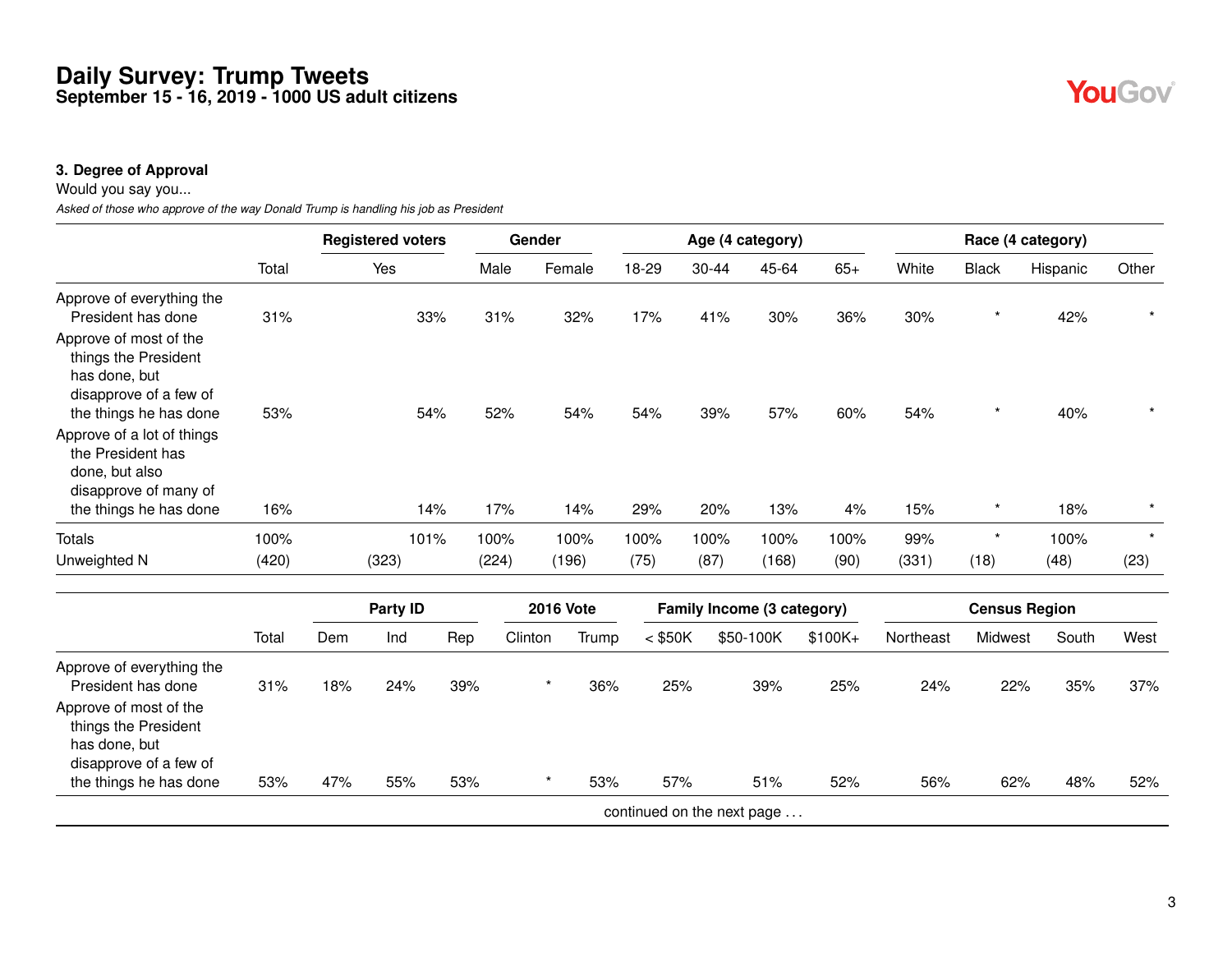|                                                                                                                      |       | continued from previous page |          |       |         |                  |           |                            |           |           |                      |       |       |  |
|----------------------------------------------------------------------------------------------------------------------|-------|------------------------------|----------|-------|---------|------------------|-----------|----------------------------|-----------|-----------|----------------------|-------|-------|--|
|                                                                                                                      |       |                              | Party ID |       |         | <b>2016 Vote</b> |           | Family Income (3 category) |           |           | <b>Census Region</b> |       |       |  |
|                                                                                                                      | Total | Dem                          | Ind      | Rep   | Clinton | Trump            | $<$ \$50K | \$50-100K                  | $$100K +$ | Northeast | Midwest              | South | West  |  |
| Approve of a lot of things<br>the President has<br>done, but also<br>disapprove of many of<br>the things he has done | 16%   | 35%                          | 21%      | 8%    | $\star$ | 10%              | 18%       | 10%                        | 23%       | 20%       | 16%                  | 17%   | 11%   |  |
| Totals                                                                                                               | 100%  | 100%                         | 100%     | 100%  |         | 99%              | 100%      | 100%                       | 100%      | 100%      | 100%                 | 100%  | 100%  |  |
| Unweighted N                                                                                                         | (420) | (45)                         | (154)    | (221) | (14)    | (252)            | (162)     | (122)                      | (78)      | (74)      | (77)                 | (153) | (116) |  |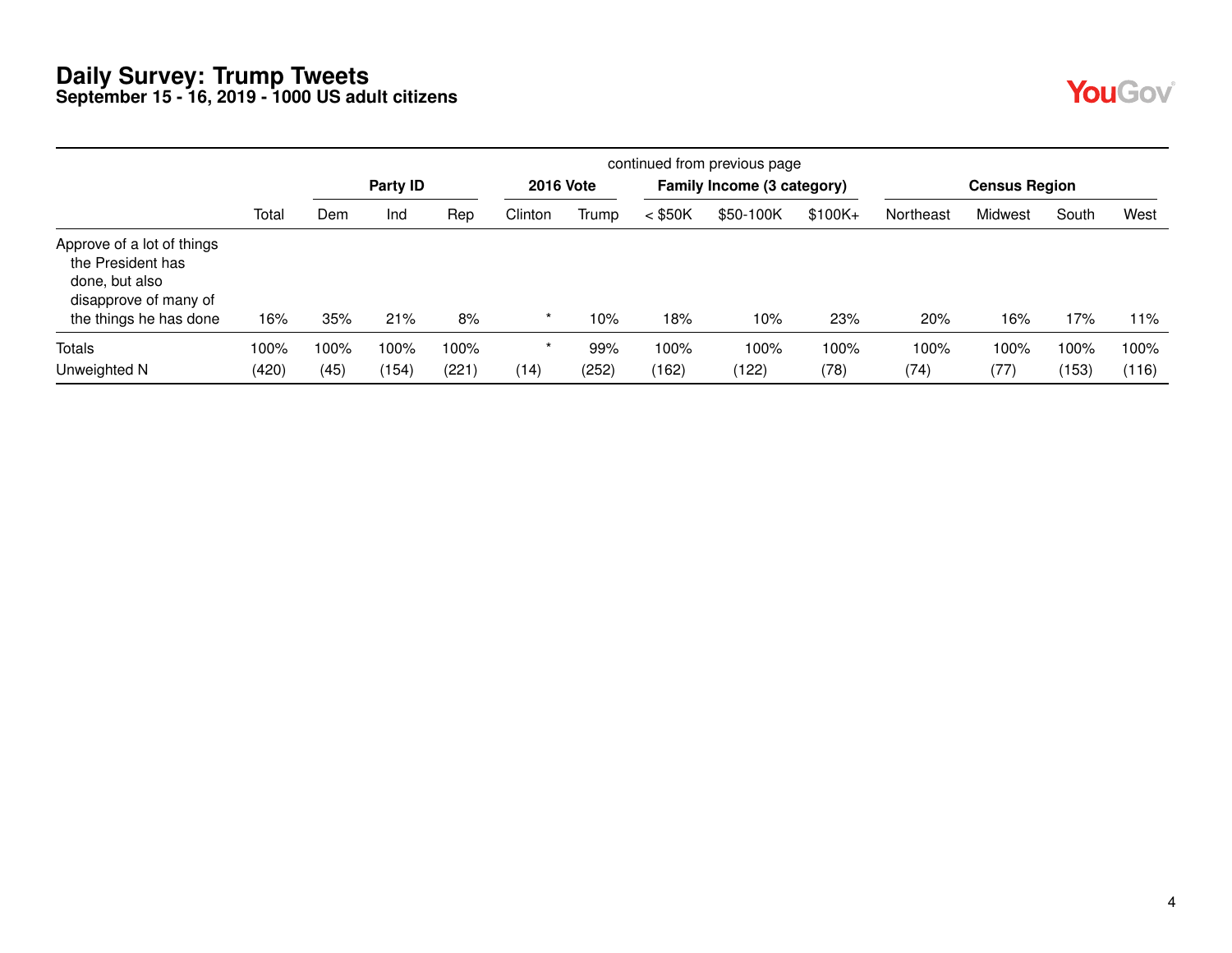#### **4. Degree of Disapproval**

Would you say you...

*Asked of those who disapprove of the way Donald Trump is handling his job as President*

|                                                                                                               |       |     | <b>Registered voters</b> |         | Gender  |                  |                            |           | Age (4 category)           |           |           |                      | Race (4 category) |       |
|---------------------------------------------------------------------------------------------------------------|-------|-----|--------------------------|---------|---------|------------------|----------------------------|-----------|----------------------------|-----------|-----------|----------------------|-------------------|-------|
|                                                                                                               | Total |     | Yes                      |         | Male    | Female           | 18-29                      | $30 - 44$ | 45-64                      | $65+$     | White     | <b>Black</b>         | Hispanic          | Other |
| Disapprove of everything<br>the President has done                                                            | 52%   |     |                          | 55%     | 49%     | 55%              | 46%                        | 49%       | 52%                        | 64%       | 51%       | 53%                  | 60%               | 52%   |
| Disapprove of most of the<br>things the President<br>has done, but approve<br>of a few of the things          |       |     |                          |         |         |                  |                            |           |                            |           |           |                      |                   |       |
| he has done<br>Disapprove of a lot of<br>things the President<br>has done, but also<br>approve of many of the | 41%   |     |                          | 39%     | 46%     | 36%              | 46%                        | 40%       | 44%                        | 30%       | 43%       | 41%                  | 29%               | 40%   |
| things he has done                                                                                            | 7%    |     |                          | 6%      | 5%      | 9%               | 8%                         | 11%       | 5%                         | 6%        | 7%        | 6%                   | 11%               | 8%    |
| <b>Totals</b>                                                                                                 | 100%  |     | 100%                     |         | 100%    | 100%             | 100%                       | 100%      | 101%                       | 100%      | 101%      | 100%                 | 100%              | 100%  |
| Unweighted N                                                                                                  | (525) |     | (394)                    |         | (243)   | (282)            | (120)                      | (119)     | (181)                      | (105)     | (324)     | (104)                | (62)              | (35)  |
|                                                                                                               |       |     | Party ID                 |         |         | <b>2016 Vote</b> |                            |           | Family Income (3 category) |           |           | <b>Census Region</b> |                   |       |
|                                                                                                               | Total | Dem | Ind                      | Rep     | Clinton | Trump            | $<$ \$50K                  |           | \$50-100K                  | $$100K +$ | Northeast | Midwest              | South             | West  |
| Disapprove of everything<br>the President has done                                                            | 52%   | 59% | 45%                      | $\star$ | 61%     | $^\star$         | 53%                        |           | 54%                        | 45%       | 47%       | 56%                  | 58%               | 47%   |
| Disapprove of most of the<br>things the President<br>has done, but approve<br>of a few of the things          |       |     |                          |         |         |                  |                            |           |                            |           |           |                      |                   |       |
| he has done                                                                                                   | 41%   | 37% | 47%                      | $\star$ | 36%     | $\star$          | 40%                        |           | 40%                        | 48%       | 48%       | 40%                  | 36%               | 42%   |
|                                                                                                               |       |     |                          |         |         |                  | continued on the next page |           |                            |           |           |                      |                   |       |

YouGov®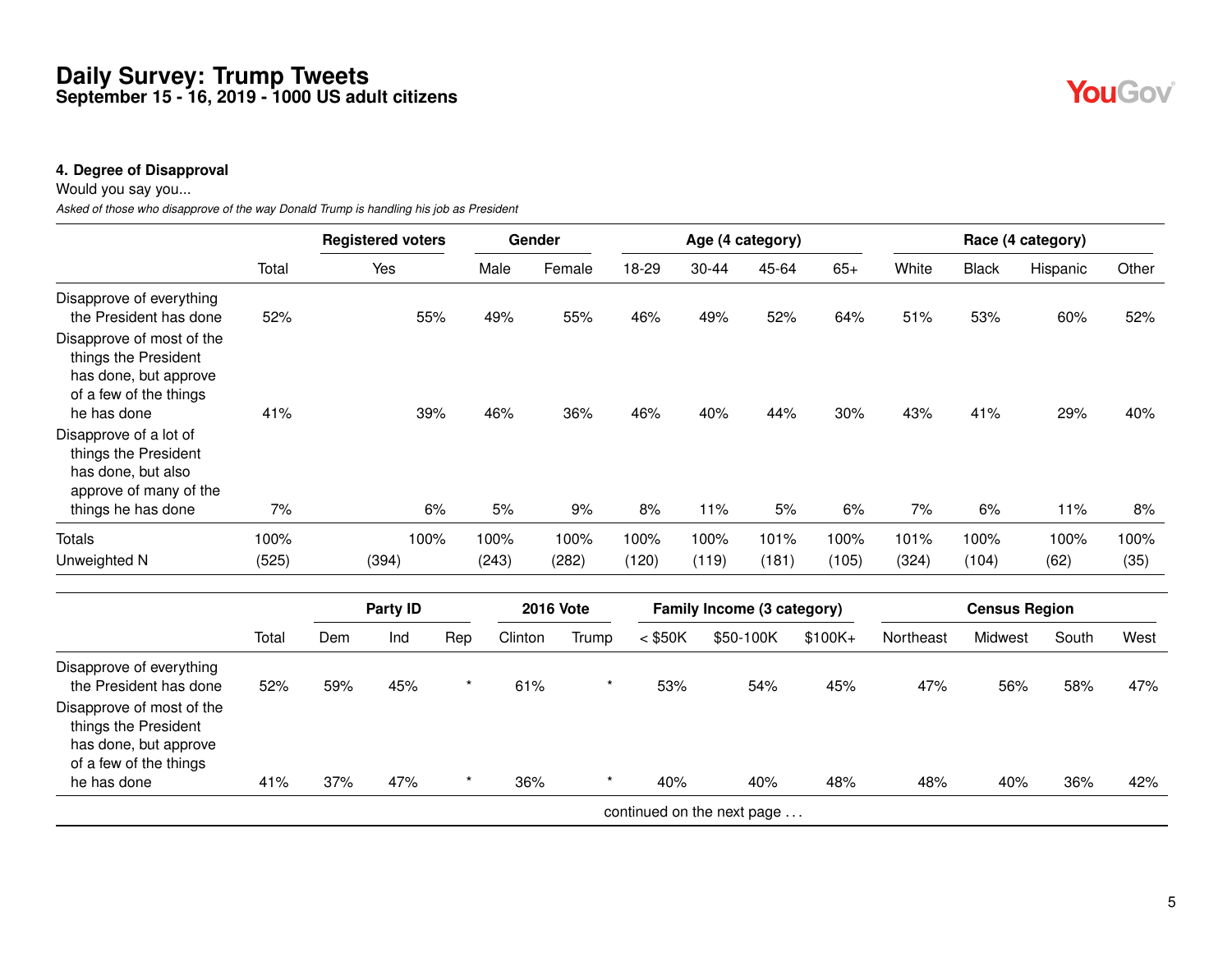| <b>Contract Contract Contract Contract Contract Contract Contract Contract Contract Contract Contract Contract C</b><br>r. |  |
|----------------------------------------------------------------------------------------------------------------------------|--|
|----------------------------------------------------------------------------------------------------------------------------|--|

|                                                                                                                      |       | continued from previous page |          |         |                  |         |           |                            |          |           |                      |       |       |  |
|----------------------------------------------------------------------------------------------------------------------|-------|------------------------------|----------|---------|------------------|---------|-----------|----------------------------|----------|-----------|----------------------|-------|-------|--|
|                                                                                                                      |       |                              | Party ID |         | <b>2016 Vote</b> |         |           | Family Income (3 category) |          |           | <b>Census Region</b> |       |       |  |
|                                                                                                                      | Total | Dem                          | Ind      | Rep     | Clinton          | Trump   | $<$ \$50K | \$50-100K                  | $$100K+$ | Northeast | Midwest              | South | West  |  |
| Disapprove of a lot of<br>things the President<br>has done, but also<br>approve of many of the<br>things he has done | 7%    | 5%                           | 8%       | $\star$ | 4%               | $\star$ | 7%        | 7%                         | 7%       | 5%        | 4%                   | 6%    | 11%   |  |
| Totals                                                                                                               | 100%  | 101%                         | 100%     | $\star$ | 101%             | *       | 100%      | 101%                       | 100%     | 100%      | 100%                 | 100%  | 100%  |  |
| Unweighted N                                                                                                         | (525) | (310)                        | (186)    | (29)    | (252)            | (19)    | (246)     | (148)                      | (68)     | (105)     | (86)                 | (182) | (152) |  |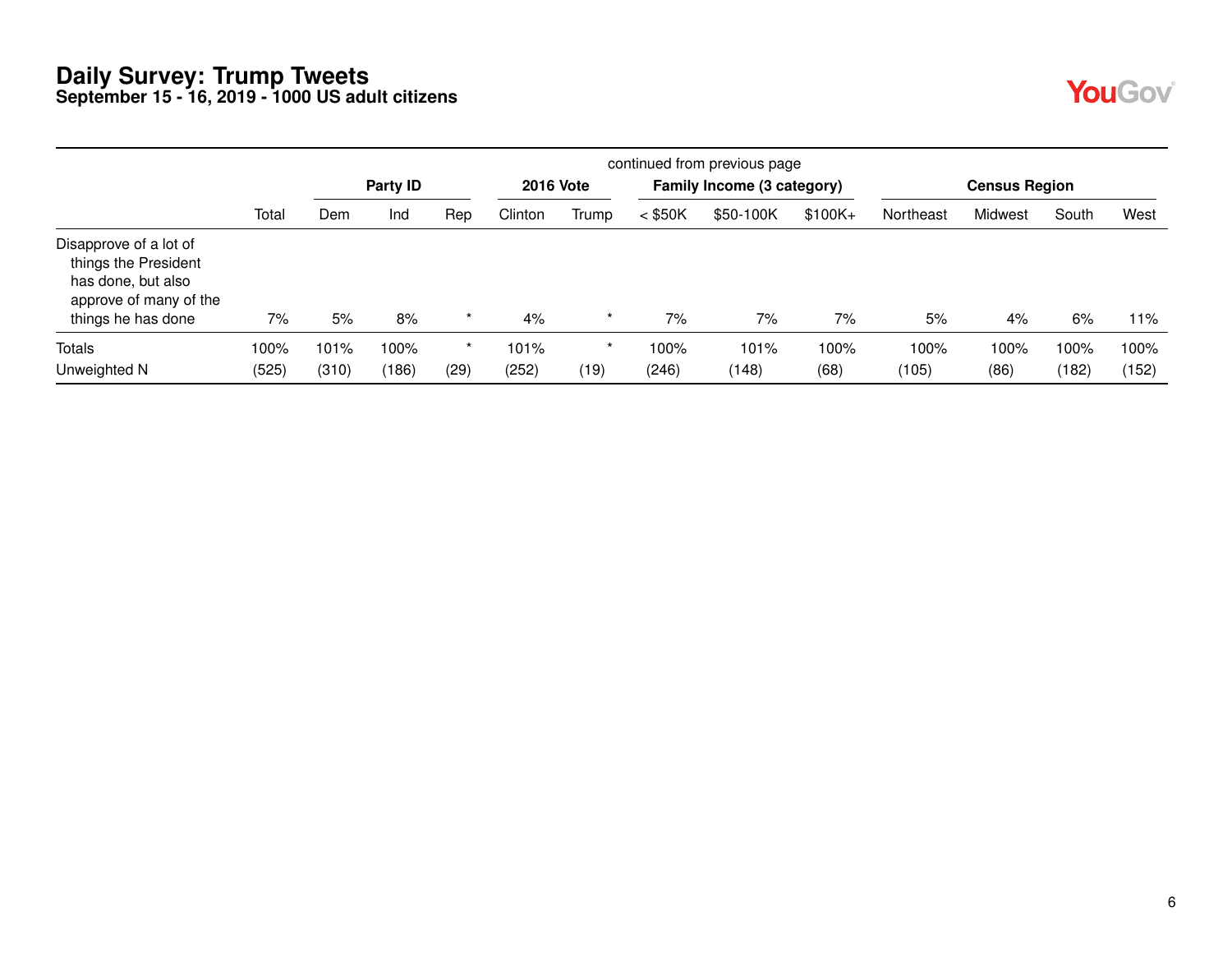

#### **5A. Trump Tweets September 15, 2019 — ....sufficient to keep the markets well-supplied. I have also informed all appropriate agencies to expedite approvals of the oil pipelines currently in the permitting process in Texas and various other States.**

|              |       | <b>Registered voters</b> |       | Gender |       |           | Age (4 category) |       |       |              | Race (4 category) |       |
|--------------|-------|--------------------------|-------|--------|-------|-----------|------------------|-------|-------|--------------|-------------------|-------|
|              | Total | Yes                      | Male  | Female | 18-29 | $30 - 44$ | 45-64            | $65+$ | White | <b>Black</b> | Hispanic          | Other |
| Great        | 23%   | 28%                      | 28%   | 20%    | 13%   | 21%       | 27%              | 31%   | 28%   | 4%           | 19%               | 24%   |
| Good         | 10%   | 11%                      | 11%   | 9%     | 10%   | 10%       | 10%              | 10%   | 11%   | 8%           | 11%               | 4%    |
| OK           | 27%   | 23%                      | 25%   | 30%    | 30%   | 28%       | 28%              | 24%   | 27%   | 26%          | 31%               | 26%   |
| <b>Bad</b>   | 15%   | 14%                      | 13%   | 16%    | 19%   | 16%       | 13%              | 11%   | 13%   | 19%          | 15%               | 19%   |
| Terrible     | 24%   | 26%                      | 23%   | 26%    | 29%   | 24%       | 22%              | 24%   | 21%   | 42%          | 24%               | 27%   |
| Totals       | 99%   | 102%                     | 100%  | 101%   | 101%  | 99%       | 100%             | 100%  | 100%  | 99%          | 100%              | 100%  |
| Unweighted N | (995) | (733)                    | (487) | (508)  | (215) | (225)     | (359)            | (196) | (684) | (127)        | (119)             | (65)  |

|              |       |       | Party ID |      | <b>2016 Vote</b> |       |           | Family Income (3 category) |          |           | <b>Census Region</b> |       |       |
|--------------|-------|-------|----------|------|------------------|-------|-----------|----------------------------|----------|-----------|----------------------|-------|-------|
|              | Total | Dem   | Ind      | Rep  | Clinton          | Trump | $<$ \$50K | \$50-100K                  | $$100K+$ | Northeast | Midwest              | South | West  |
| Great        | 23%   | 5%    | 22%      | 52%  | 3%               | 61%   | 17%       | 29%                        | 30%      | 20%       | 25%                  | 21%   | 28%   |
| Good         | 10%   | 6%    | 9%       | 18%  | 6%               | 16%   | 10%       | 9%                         | 13%      | 12%       | 16%                  | l 1%  | 5%    |
| OK           | 27%   | 23%   | 34%      | 24%  | 22%              | 20%   | 34%       | 20%                        | 24%      | 36%       | 19%                  | 29%   | 24%   |
| Bad          | 15%   | 24%   | 13%      | 4%   | 23%              | 2%    | 15%       | 16%                        | 11%      | 13%       | 16%                  | 14%   | 16%   |
| Terrible     | 24%   | 41%   | 23%      | 3%   | 47%              | $1\%$ | 23%       | 27%                        | 22%      | 20%       | 24%                  | 25%   | 27%   |
| Totals       | 99%   | 99%   | 101%     | 101% | 101%             | 100%  | 99%       | 101%                       | 100%     | 101%      | 100%                 | 100%  | 100%  |
| Unweighted N | (995) | (357) | (381)    | (257 | (266)            | (275) | (435)     | (279)                      | (151)    | (191)     | (170)                | (355) | (279) |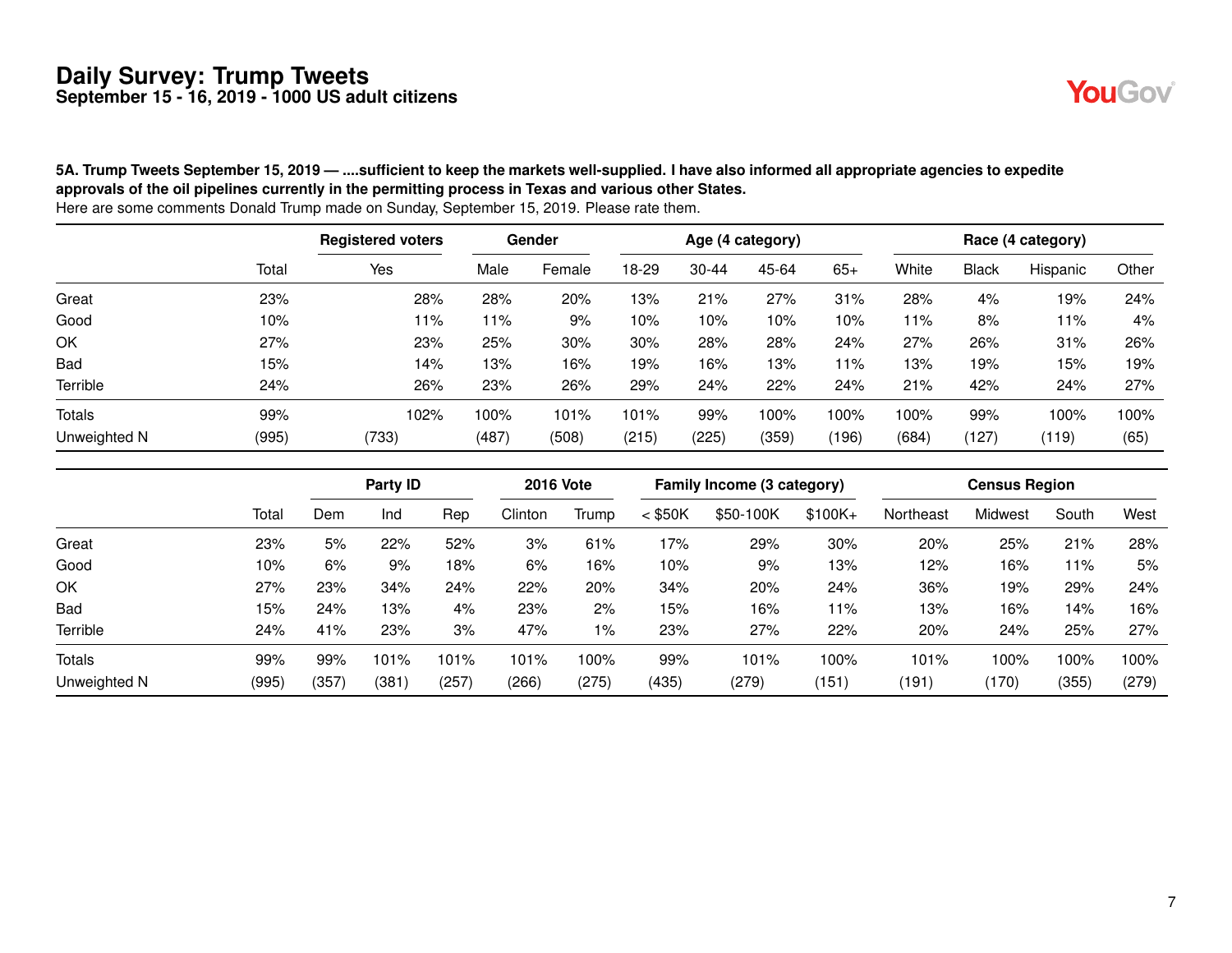

**5B. Trump Tweets September 15, 2019 — Based on the attack on Saudi Arabia, which may have an impact on oil prices, I have authorized the release of oil from the Strategic Petroleum Reserve, if needed, in a to-be-determined amount....** Here are some comments Donald Trump made on Sunday, September 15, 2019. Please rate them.

Registered voters **Gender Gender** Age (4 category) **Race (4 category)** Race (4 category) Total Yes Male Female 18-29 30-44 45-64 65+ White Black Hispanic Other Great 23% 28% 28% 20% 13% 21% 27% 31% 28% 4% 19% 24% Good 10% 11% 11% 9% 10% 10% 10% 10% 11% 8% 11% 4% OK 27% 23% 25% 30% 30% 28% 28% 24% 27% 26% 31% 26% Bad 15% 14% 13% 16% 19% 16% 13% 11% 13% 19% 15% 19% Terrible 24% 26% 23% 26% 29% 24% 22% 24% 21% 42% 24% 27% Totals 99% 102% 100% 101% 101% 99% 100% 100% 100% 99% 100% 100% Unweighted N (995) (733) (487) (508) (215) (225) (359) (196) (684) (127) (119) (65)

**Party ID 2016 Vote Family Income (3 category) Census Region** Total Dem Ind Rep Clinton Trump < \$50K \$50-100K \$100K+ Northeast Midwest South West Great 23% 5% 22% 52% 3% 61% 17% 29% 30% 20% 25% 21% 28% Good 10% 6% 9% 18% 6% 16% 10% 9% 13% 12% 16% 11% 5% OK 27% 23% 34% 24% 22% 20% 34% 20% 24% 36% 19% 29% 24% Bad 15% 24% 13% 4% 23% 2% 15% 16% 11% 13% 16% 14% 16% Terrible 24% 41% 23% 3% 47% 1% 23% 27% 22% 20% 24% 25% 27% Totals 99% 99% 101% 101% 101% 100% 99% 101% 100% 101% 100% 100% 100% Unweighted N (995) (357) (381) (257) (266) (275) (435) (279) (151) (191) (170) (355) (279)

8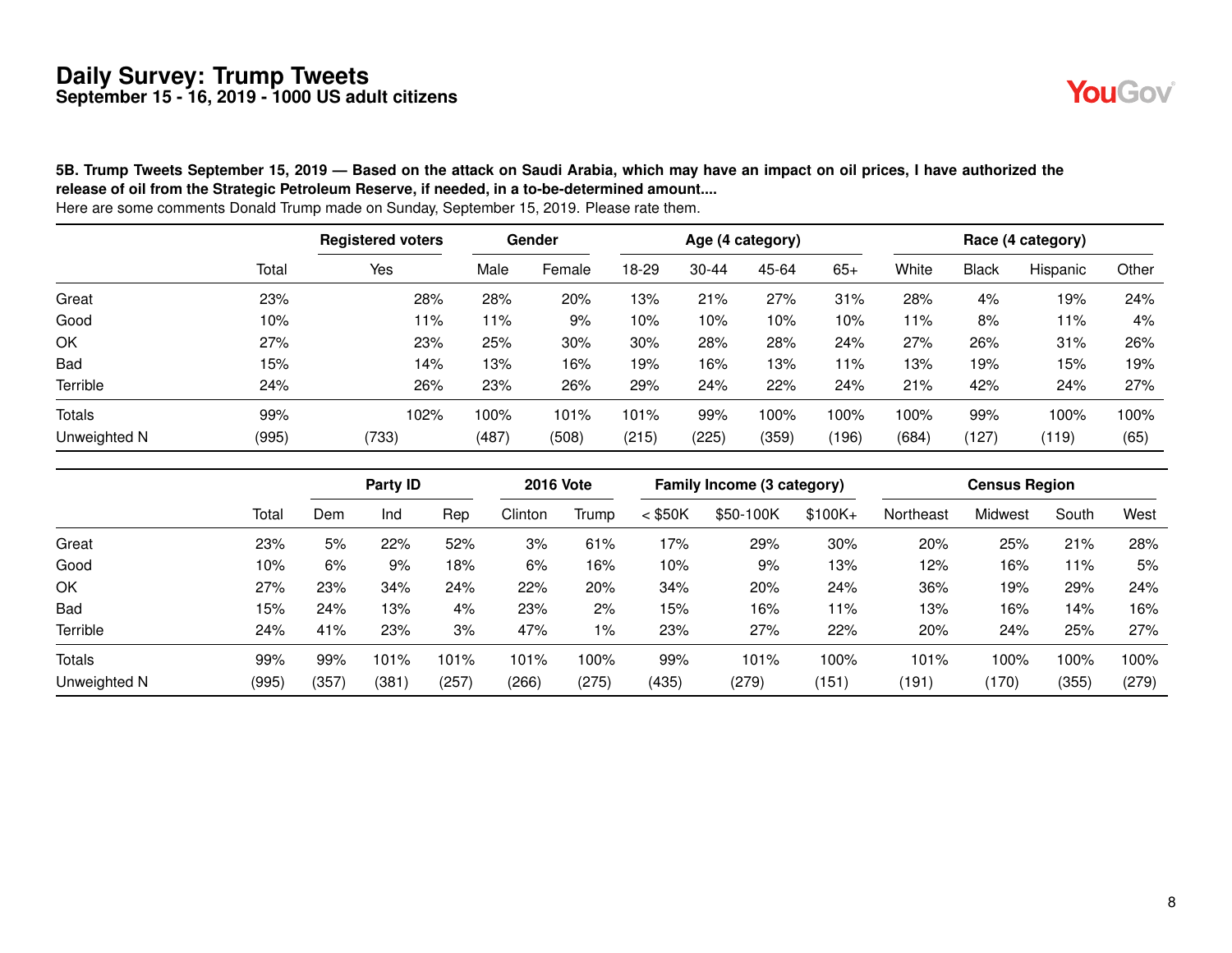

#### **5C. Trump Tweets September 15, 2019 — ....Then, on top of it all, Kathleen Parker, of all people, wrote 'In Case You Were Wondering, Trump Won The Debate.' True, but what is going on at the @washingtonpost? NOT Fake News!**

|              |       | <b>Registered voters</b> |       | Gender |       |           | Age (4 category) |       |       |              | Race (4 category) |       |
|--------------|-------|--------------------------|-------|--------|-------|-----------|------------------|-------|-------|--------------|-------------------|-------|
|              | Total | Yes                      | Male  | Female | 18-29 | $30 - 44$ | 45-64            | $65+$ | White | <b>Black</b> | Hispanic          | Other |
| Great        | 20%   | 23%                      | 24%   | 16%    | 14%   | 17%       | 23%              | 26%   | 24%   | 4%           | 16%               | 20%   |
| Good         | 10%   | 10%                      | $1\%$ | 9%     | 12%   | 10%       | 9%               | 9%    | 10%   | 7%           | 10%               | 10%   |
| OK           | 23%   | 19%                      | 20%   | 25%    | 25%   | 26%       | 24%              | 15%   | 24%   | 14%          | 24%               | 22%   |
| <b>Bad</b>   | 17%   | 15%                      | 16%   | 18%    | 16%   | 18%       | 16%              | 17%   | 15%   | 25%          | 18%               | 21%   |
| Terrible     | 30%   | 32%                      | 29%   | 32%    | 34%   | 30%       | 28%              | 33%   | 27%   | 50%          | 31%               | 27%   |
| Totals       | 100%  | 99%                      | 100%  | 100%   | 101%  | 101%      | 100%             | 100%  | 100%  | 100%         | 99%               | 100%  |
| Unweighted N | (990) | (729)                    | (484) | (506)  | (215) | (223)     | (356)            | (196) | (677) | (127)        | (121)             | (65)  |

|                 |       |       | Party ID |       | <b>2016 Vote</b> |       |           | Family Income (3 category) |          |           | <b>Census Region</b> |       |       |
|-----------------|-------|-------|----------|-------|------------------|-------|-----------|----------------------------|----------|-----------|----------------------|-------|-------|
|                 | Total | Dem   | Ind      | Rep   | Clinton          | Trump | $<$ \$50K | \$50-100K                  | $$100K+$ | Northeast | Midwest              | South | West  |
| Great           | 20%   | 4%    | l9%      | 45%   | 1%               | 55%   | 15%       | 24%                        | 26%      | 16%       | 21%                  | 20%   | 22%   |
| Good            | 10%   | 4%    | 9%       | 19%   | 2%               | 18%   | 9%        | 9%                         | 18%      | 13%       | 10%                  | 10%   | 7%    |
| OK              | 23%   | 17%   | 26%      | 26%   | 13%              | 22%   | 27%       | 19%                        | 17%      | 24%       | 24%                  | 22%   | 22%   |
| <b>Bad</b>      | 17%   | 24%   | 17%      | 6%    | 24%              | 4%    | 20%       | 16%                        | 12%      | 19%       | 18%                  | 15%   | 17%   |
| <b>Terrible</b> | 30%   | 52%   | 28%      | 4%    | 60%              | $1\%$ | 30%       | 33%                        | 27%      | 27%       | 28%                  | 33%   | 32%   |
| <b>Totals</b>   | 100%  | 101%  | 99%      | 100%  | 100%             | 100%  | 101%      | 101%                       | 100%     | 99%       | 101%                 | 100%  | 100%  |
| Unweighted N    | (990) | (359) | (377)    | (254) | (266)            | (272) | (434)     | (277)                      | (150)    | (188)     | (167)                | (355) | (280) |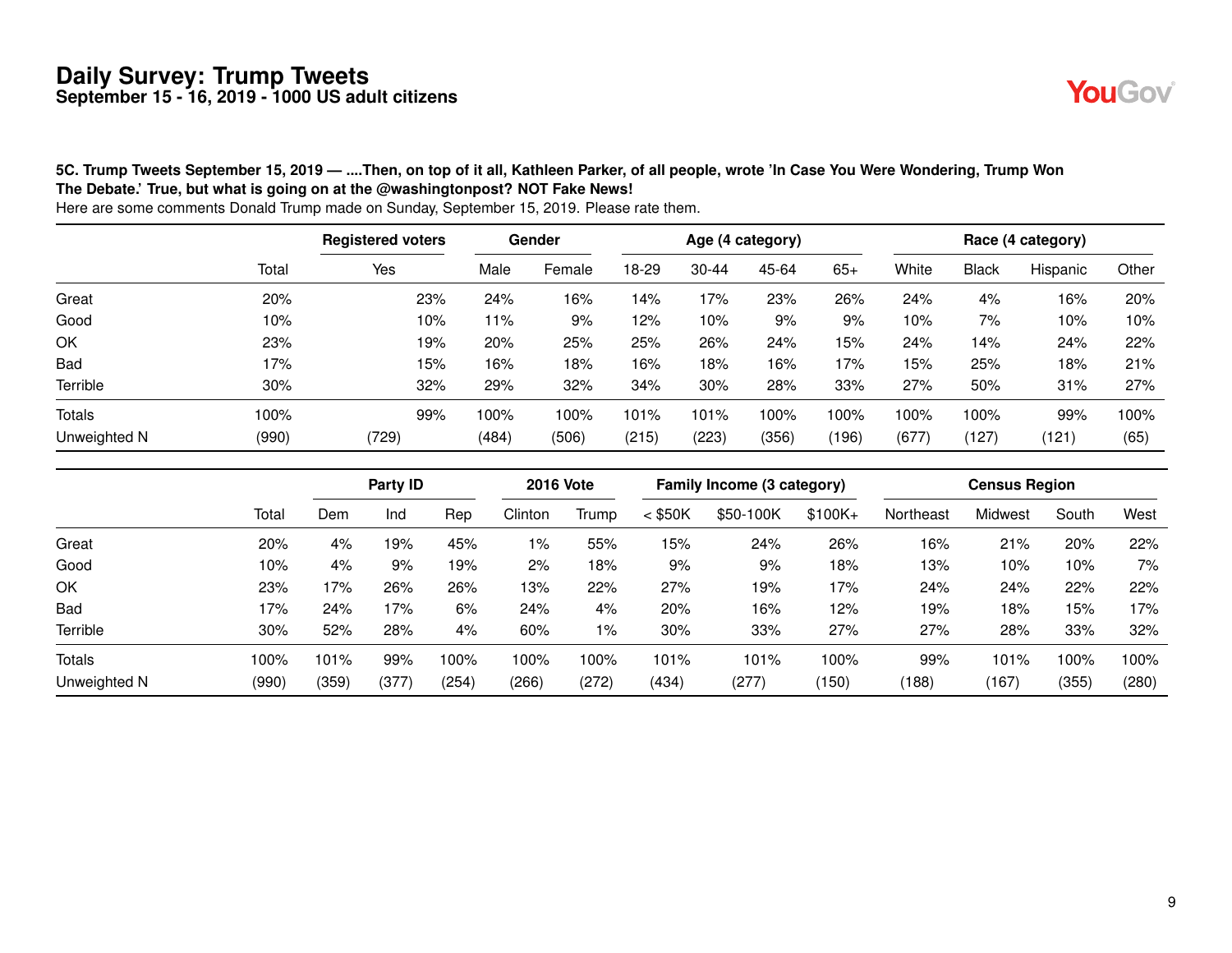**5D. Trump Tweets September 15, 2019 — Can't believe the @washingtonpost wrote a positive front page story, 'Unity Issue Has Parties Pointing To Trump. GOP Goes All In, While Democrats Clash Over Ideology & Tactics. Mr. President, We Are With You The Entire Way. REPUBLICANS Have....Coalesced Around Trump.'.....** Here are some comments Donald Trump made on Sunday, September 15, 2019. Please rate them.

Registered voters **Gender Gender** Age (4 category) **Race (4 category)** Race (4 category) Total Yes Male Female 18-29 30-44 45-64 65+ White Black Hispanic Other Great 20% 23% 24% 16% 14% 17% 23% 26% 24% 4% 16% 20% Good 10% 10% 11% 9% 12% 10% 9% 9% 10% 7% 10% 10% OK 23% 19% 20% 25% 25% 26% 24% 15% 24% 14% 24% 22% Bad 17% 15% 16% 18% 16% 18% 16% 17% 15% 25% 18% 21% Terrible 30% 32% 29% 32% 34% 30% 28% 33% 27% 50% 31% 27% Totals 100% 99% 100% 100% 101% 101% 100% 100% 100% 100% 99% 100% Unweighted N (990) (729) (484) (506) (215) (223) (356) (196) (677) (127) (121) (65)

|               |       | ັ     |       |        |       | $\ddot{\phantom{a}}$ | $\tilde{\phantom{a}}$<br>. |       |       |                  |          |       |
|---------------|-------|-------|-------|--------|-------|----------------------|----------------------------|-------|-------|------------------|----------|-------|
|               | Total | Yes   | Male  | Female | 18-29 | $30 - 44$            | 45-64                      | $65+$ | White | <b>Black</b>     | Hispanic | Other |
| Great         | 20%   | 23%   | 24%   | 16%    | 14%   | 17%                  | 23%                        | 26%   | 24%   | 4%               | 16%      | 20%   |
| Good          | 10%   | 10%   | 11%   | 9%     | 12%   | 10%                  | 9%                         | 9%    | 10%   | 7%               | 10%      | 10%   |
| ОK            | 23%   | 19%   | 20%   | 25%    | 25%   | 26%                  | 24%                        | 15%   | 24%   | 14%              | 24%      | 22%   |
| Bad           | 17%   | 15%   | 16%   | 18%    | 16%   | 18%                  | 16%                        | 17%   | 15%   | 25%              | 18%      | 21%   |
| Terrible      | 30%   | 32%   | 29%   | 32%    | 34%   | 30%                  | 28%                        | 33%   | 27%   | 50%              | 31%      | 27%   |
| <b>Totals</b> | 100%  | 99%   | 100%  | 100%   | 101%  | 101%                 | 100%                       | 100%  | 100%  | 100%             | 99%      | 100%  |
| Unweighted N  | (990) | (729) | (484) | (506)  | (215) | (223)                | (356)                      | (196) | (677) | $^{\prime}$ 127) | (121)    | (65)  |

|              |       |       | Party ID |       | <b>2016 Vote</b> |       |           | Family Income (3 category) |           |           | <b>Census Region</b> |       |       |
|--------------|-------|-------|----------|-------|------------------|-------|-----------|----------------------------|-----------|-----------|----------------------|-------|-------|
|              | Total | Dem   | Ind      | Rep   | Clinton          | Trump | $<$ \$50K | \$50-100K                  | $$100K +$ | Northeast | Midwest              | South | West  |
| Great        | 20%   | 4%    | 19%      | 45%   | 1%               | 55%   | 15%       | 24%                        | 26%       | 16%       | 21%                  | 20%   | 22%   |
| Good         | 10%   | 4%    | 9%       | 19%   | 2%               | 18%   | 9%        | 9%                         | 18%       | 13%       | 10%                  | 10%   | 7%    |
| OK           | 23%   | '7%   | 26%      | 26%   | 13%              | 22%   | 27%       | 19%                        | 17%       | 24%       | 24%                  | 22%   | 22%   |
| <b>Bad</b>   | 17%   | 24%   | 17%      | 6%    | 24%              | 4%    | 20%       | 16%                        | 12%       | 19%       | 18%                  | 15%   | 17%   |
| Terrible     | 30%   | 52%   | 28%      | 4%    | 60%              | 1%    | 30%       | 33%                        | 27%       | 27%       | 28%                  | 33%   | 32%   |
| Totals       | 100%  | 101%  | 99%      | 100%  | 100%             | 100%  | 101%      | 101%                       | 100%      | 99%       | 101%                 | 100%  | 100%  |
| Unweighted N | (990) | (359) | (377     | (254) | (266)            | (272) | (434)     | (277)                      | (150)     | (188)     | (167)                | (355) | (280) |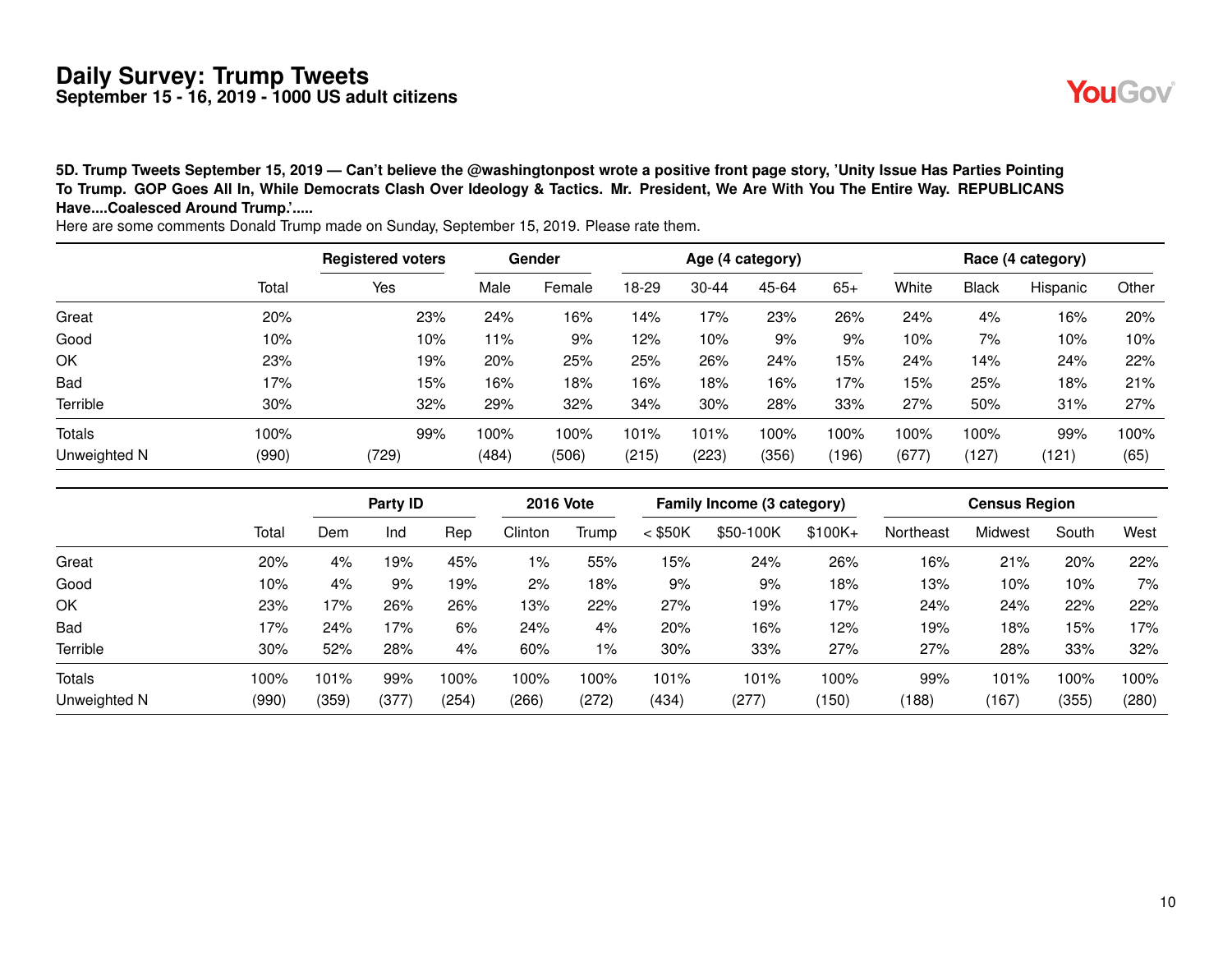**5E. Trump Tweets September 15, 2019 — I am fighting the Fake (Corrupt) News, the Deep State, the Democrats, and the few remaining Republicans In Name Only (RINOS, who are on mouth to mouth resuscitation), with the help of some truly great Republicans, and others. We are Winning big**

|               |       | <b>Registered voters</b> |       | Gender |       |           | Age (4 category) |         |       |              | Race (4 category) |       |
|---------------|-------|--------------------------|-------|--------|-------|-----------|------------------|---------|-------|--------------|-------------------|-------|
|               | Total | Yes                      | Male  | Female | 18-29 | $30 - 44$ | 45-64            | $65+$   | White | <b>Black</b> | Hispanic          | Other |
| Great         | 21%   | 25%                      | 26%   | 17%    | 10%   | 17%       | 26%              | 29%     | 24%   | 6%           | 18%               | 22%   |
| Good          | 9%    | 10%                      | 10%   | 9%     | 9%    | 10%       | 8%               | 10%     | 12%   | 2%           | 8%                | 0%    |
| OK            | 19%   | 14%                      | 18%   | 19%    | 26%   | 22%       | 18%              | 8%      | 19%   | 1%           | 25%               | 17%   |
| Bad           | 15%   | 12%                      | 13%   | 16%    | 17%   | 16%       | 12%              | 14%     | 12%   | 25%          | 16%               | 17%   |
| Terrible      | 37%   | 39%                      | 34%   | 39%    | 38%   | 34%       | 35%              | 39%     | 33%   | 57%          | 33%               | 43%   |
| <b>Totals</b> | 101%  | 100%                     | 101%  | 100%   | 100%  | 99%       | 99%              | $100\%$ | 100%  | 101%         | 100%              | 99%   |
| Unweighted N  | (992) | (731)                    | (485) | (507)  | (215) | (225)     | (358)            | (194)   | (684) | (127)        | (117)             | (64)  |

| 5E. Trump Tweets September 15, 2019 — I am fighting the Fake (Corrupt) News, the Deep State, the Democrats, and the few remaining Republicans |  |
|-----------------------------------------------------------------------------------------------------------------------------------------------|--|
| In Name Only (RINOS, who are on mouth to mouth resuscitation), with the help of some truly great Republicans, and others. We are Winning big  |  |
| (150th Federal Judge this week)!                                                                                                              |  |

|              |       |       | Party ID |       | <b>2016 Vote</b> |       |           | Family Income (3 category) |          |           | <b>Census Region</b> |       |       |
|--------------|-------|-------|----------|-------|------------------|-------|-----------|----------------------------|----------|-----------|----------------------|-------|-------|
|              | Total | Dem   | Ind      | Rep   | Clinton          | Trump | $<$ \$50K | \$50-100K                  | $$100K+$ | Northeast | Midwest              | South | West  |
| Great        | 21%   | 3%    | 20%      | 48%   | 1%               | 58%   | 15%       | 26%                        | 27%      | 16%       | 22%                  | 21%   | 25%   |
| Good         | 9%    | 6%    | 6%       | 19%   | 3%               | 17%   | 9%        | 8%                         | 15%      | 11%       | 9%                   | 9%    | 7%    |
| OK           | 19%   | 10%   | 25%      | 21%   | 6%               | 18%   | 23%       | 13%                        | 15%      | 23%       | 21%                  | 19%   | 14%   |
| <b>Bad</b>   | 15%   | 20%   | 15%      | 8%    | 18%              | 5%    | 17%       | 15%                        | 10%      | 14%       | 14%                  | 15%   | 15%   |
| Terrible     | 37%   | 62%   | 34%      | 5%    | 72%              | 2%    | 36%       | 39%                        | 33%      | 36%       | 34%                  | 36%   | 39%   |
| Totals       | 101%  | 101%  | 100%     | 101%  | 100%             | 100%  | 100%      | 101%                       | 100%     | 100%      | 100%                 | 100%  | 100%  |
| Unweighted N | (992) | (355) | (379)    | (258) | (265)            | (275) | (436)     | (277)                      | (150)    | (189)     | (171)                | (356) | (276) |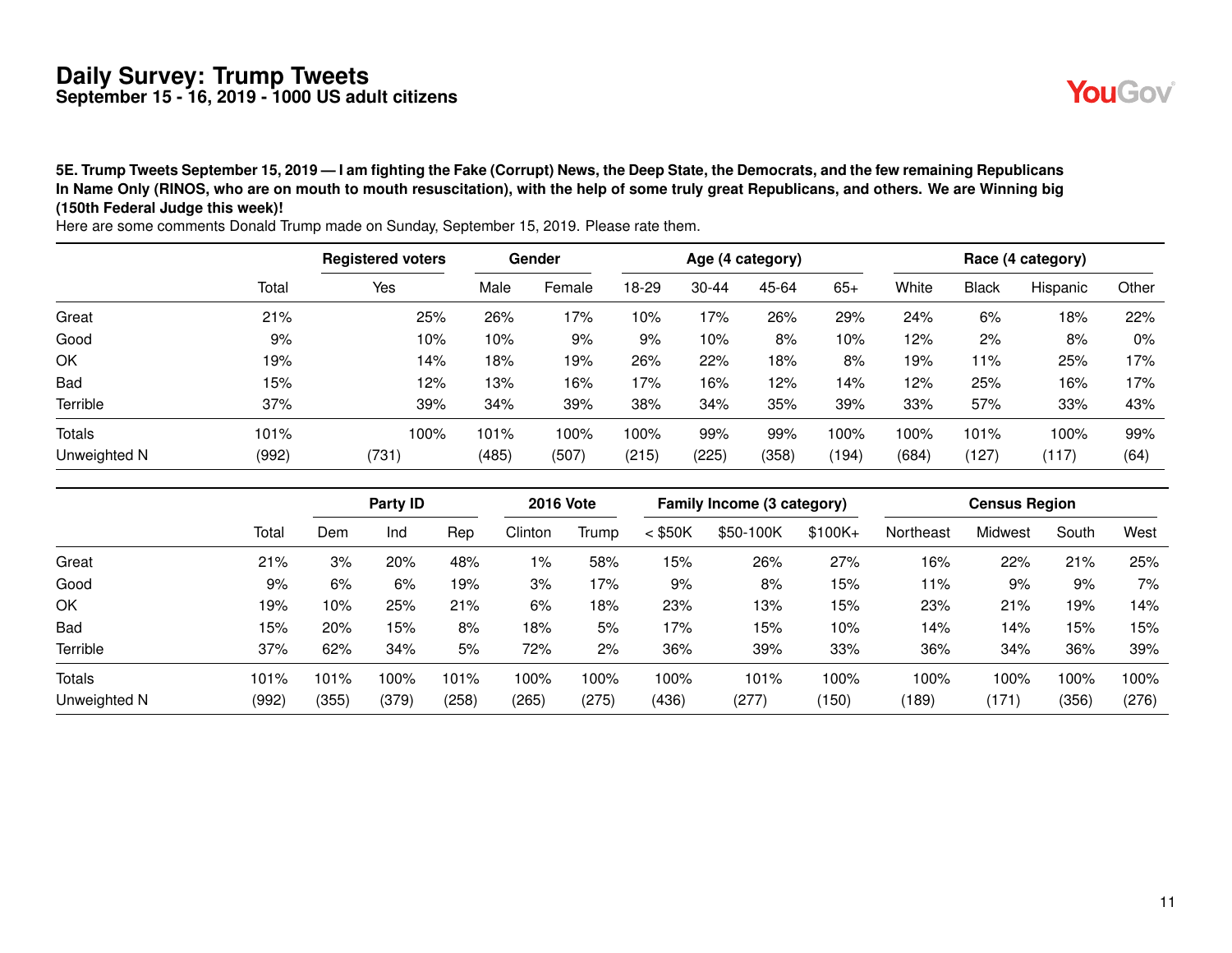**5F. Trump Tweets September 15, 2019 — Can't let Brett Kavanaugh give Radical Left Democrat (Liberal Plus) Opinions based on threats of Impeaching him over made up stories (sound familiar?), false allegations, and lies. This is the game they play. Fake and Corrupt News is working overtime! ProtectKavanaugh**

Registered voters Gender **Age (4 category)** Race (4 category) Total Yes Male Female 18-29 30-44 45-64 65+ White Black Hispanic Other Great 22% 25% 26% 17% 10% 20% 26% 29% 25% 4% 15% 27% Good 7% 8% 8% 6% 7% 7% 7% 8% 9% 2% 7% 0% OK 19% 14% 17% 20% 25% 20% 19% 9% 19% 13% 23% 16% Bad 16% 14% 14% 19% 21% 19% 13% 13% 14% 24% 23% 18% Terrible 37% 39% 35% 38% 38% 33% 35% 41% 33% 57% 32% 39% Totals 101% 100% 100% 100% 101% 99% 100% 100% 100% 100% 100% 100% Unweighted N (987) (726) (483) (504) (216) (220) (355) (196) (679) (124) (119) (65)

| ОK            | 19%   |       |          | 14%   | 17%     | 20%              | 25%       | 20%   | 19%                        | 9%        | 19%       | 13%                  | 23%   | 16%   |
|---------------|-------|-------|----------|-------|---------|------------------|-----------|-------|----------------------------|-----------|-----------|----------------------|-------|-------|
| Bad           | 16%   |       |          | 14%   | 14%     | 19%              | 21%       | 19%   | 13%                        | 13%       | 14%       | 24%                  | 23%   | 18%   |
| Terrible      | 37%   |       |          | 39%   | 35%     | 38%              | 38%       | 33%   | 35%                        | 41%       | 33%       | 57%                  | 32%   | 39%   |
| <b>Totals</b> | 101%  |       |          | 100%  | 100%    | 100%             | 101%      | 99%   | 100%                       | 100%      | 100%      | 100%                 | 100%  | 100%  |
| Unweighted N  | (987) |       | (726)    |       | (483)   | (504)            | (216)     | (220) | (355)                      | (196)     | (679)     | (124)                | (119) | (65)  |
|               |       |       | Party ID |       |         | <b>2016 Vote</b> |           |       | Family Income (3 category) |           |           | <b>Census Region</b> |       |       |
|               | Total | Dem   | Ind      | Rep   | Clinton | Trump            | $<$ \$50K |       | \$50-100K                  | $$100K +$ | Northeast | <b>Midwest</b>       | South | West  |
| Great         | 22%   | 3%    | 21%      | 49%   | 1%      | 58%              | 16%       |       | 25%                        | 30%       | 19%       | 21%                  | 21%   | 25%   |
| Good          | 7%    | 4%    | 5%       | 14%   | 2%      | 15%              | 7%        |       | 9%                         | 6%        | 6%        | 7%                   | 8%    | 6%    |
| ОΚ            | 19%   | 11%   | 22%      | 23%   | 7%      | 18%              | 22%       |       | 14%                        | 19%       | 21%       | 23%                  | 19%   | 14%   |
| Bad           | 16%   | 19%   | 18%      | 9%    | 18%     | 6%               | 20%       |       | 14%                        | 13%       | 20%       | 13%                  | 15%   | 17%   |
| Terrible      | 37%   | 63%   | 33%      | 5%    | 72%     | 3%               | 36%       |       | 39%                        | 33%       | 34%       | 36%                  | 37%   | 38%   |
| <b>Totals</b> | 101%  | 100%  | 99%      | 100%  | 100%    | 100%             | 101%      |       | 101%                       | 101%      | 100%      | 100%                 | 100%  | 100%  |
| Unweighted N  | (987) | (355) | (378)    | (254) | (264)   | (272)            | (433)     |       | (276)                      | (149)     | (189)     | (167)                | (354) | (277) |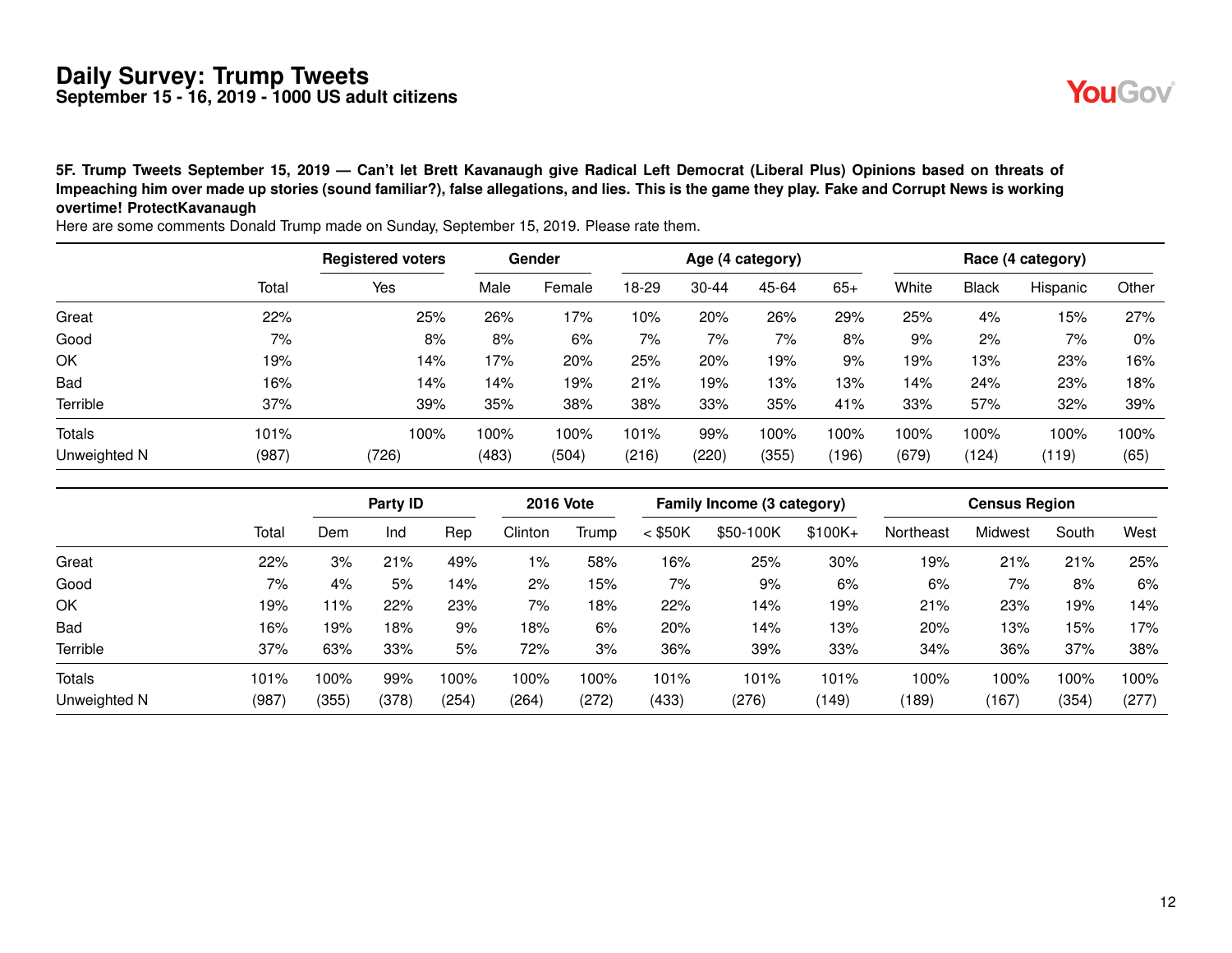**5G. Trump Tweets September 15, 2019 — Brett Kavanaugh should start suing people for libel, or the Justice Department should come to his rescue. The lies being told about him are unbelievable. False Accusations without recrimination. When does it stop? They are trying to influence his opinions. Can't let that happen!**

Registered voters **Gender** Gender Age (4 category) **Race (4 category)** Race (4 category) Total Yes Male Female 18-29 30-44 45-64 65+ White Black Hispanic Other Great 22% 25% 25% 19% 13% 17% 26% 29% 25% 5% 20% 22% Good 8% 9% 9% 8% 7% 10% 9% 7% 10% 2% 8% 3% OK 18% 13% 17% 19% 24% 21% 17% 10% 18% 13% 25% 14% Bad 17% 14% 16% 18% 21% 19% 14% 13% 14% 27% 18% 21% Terrible 35% 38% 34% 37% 35% 33% 34% 40% 32% 54% 30% 39% Totals 100% 99% 101% 101% 100% 100% 100% 99% 99% 101% 101% 99% Unweighted N (998) (735) (488) (510) (216) (225) (360) (197) (684) (128) (121) (65)

|               |       |       | Party ID |       | <b>2016 Vote</b> |       |           | Family Income (3 category) |          |           | <b>Census Region</b> |       |       |
|---------------|-------|-------|----------|-------|------------------|-------|-----------|----------------------------|----------|-----------|----------------------|-------|-------|
|               | Total | Dem   | Ind      | Rep   | Clinton          | Trump | $<$ \$50K | \$50-100K                  | $$100K+$ | Northeast | Midwest              | South | West  |
| Great         | 22%   | 3%    | 22%      | 48%   | 1%               | 59%   | 15%       | 26%                        | 30%      | 15%       | 26%                  | 21%   | 26%   |
| Good          | 8%    | 5%    | 6%       | 18%   | 3%               | 16%   | 8%        | 8%                         | 12%      | 12%       | 5%                   | 9%    | 7%    |
| OK            | 18%   | 11%   | 21%      | 23%   | 7%               | 16%   | 23%       | 14%                        | 12%      | 21%       | 18%                  | 20%   | 12%   |
| Bad           | 17%   | 21%   | 19%      | 7%    | 17%              | 7%    | 20%       | 15%                        | 14%      | 19%       | 15%                  | 15%   | 18%   |
| Terrible      | 35%   | 60%   | 33%      | 4%    | 72%              | 3%    | 34%       | 38%                        | 32%      | 33%       | 35%                  | 35%   | 37%   |
| <b>Totals</b> | 100%  | 100%  | 101%     | 100%  | 100%             | 101%  | 100%      | 101%                       | 100%     | 100%      | 99%                  | 100%  | 100%  |
| Unweighted N  | (998) | (360) | (382)    | (256) | (269)            | (275) | (438)     | (279)                      | (151)    | (191)     | (170)                | (356) | (281) |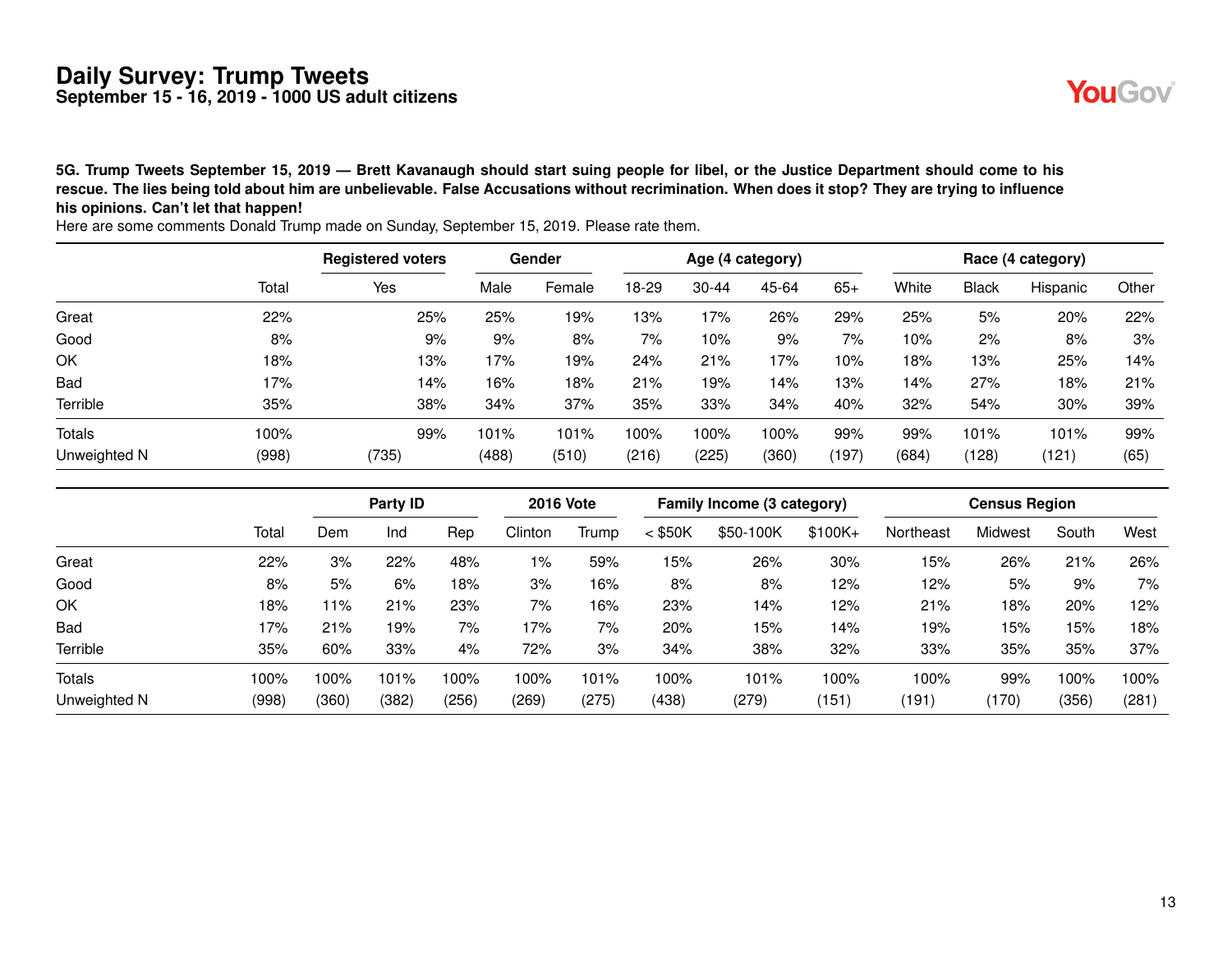

#### **5H. Trump Tweets September 15, 2019 — Thank you @foxandfriends and @RepMarkMeadows. Great interview!**

|               |       | <b>Registered voters</b> |       | Gender |           |           | Age (4 category) |       |       |       | Race (4 category) |       |
|---------------|-------|--------------------------|-------|--------|-----------|-----------|------------------|-------|-------|-------|-------------------|-------|
|               | Total | Yes                      | Male  | Female | $18 - 29$ | $30 - 44$ | 45-64            | $65+$ | White | Black | Hispanic          | Other |
| Great         | 19%   | 23%                      | 20%   | 17%    | 11%       | 18%       | 22%              | 23%   | 23%   | 3%    | 17%               | 12%   |
| Good          | 11%   | 12%                      | 11%   | 11%    | 10%       | 8%        | 13%              | 12%   | 12%   | 3%    | 11%               | 12%   |
| OK            | 34%   | 29%                      | 32%   | 35%    | 41%       | 40%       | 30%              | 25%   | 34%   | 31%   | 38%               | 33%   |
| Bad           | 14%   | 13%                      | 14%   | 15%    | 15%       | 14%       | 15%              | 14%   | 13%   | 26%   | 14%               | 12%   |
| Terrible      | 22%   | 23%                      | 23%   | 21%    | 23%       | 20%       | 21%              | 26%   | 19%   | 37%   | 20%               | 30%   |
| <b>Totals</b> | 100%  | 100%                     | 100%  | 99%    | 100%      | 100%      | 101%             | 100%  | 101%  | 100%  | 100%              | 99%   |
| Unweighted N  | (989) | (731)                    | (481) | (508)  | (216)     | (224)     | (356)            | (193) | (676) | (128) | (121)             | (64)  |

|                 |         |       | Party ID |      | <b>2016 Vote</b> |       |           | Family Income (3 category) |           |           | <b>Census Region</b> |       |       |
|-----------------|---------|-------|----------|------|------------------|-------|-----------|----------------------------|-----------|-----------|----------------------|-------|-------|
|                 | Total   | Dem   | Ind      | Rep  | Clinton          | Trump | $<$ \$50K | \$50-100K                  | $$100K +$ | Northeast | Midwest              | South | West  |
| Great           | 19%     | 4%    | 16%      | 44%  | 2%               | 50%   | 13%       | 23%                        | 25%       | 15%       | 20%                  | 18%   | 21%   |
| Good            | 11%     | 4%    | 10%      | 22%  | 2%               | 23%   | 10%       | 10%                        | 17%       | 13%       | 13%                  | 10%   | 9%    |
| OK              | 34%     | 32%   | 39%      | 28%  | 27%              | 23%   | 38%       | 29%                        | 26%       | 39%       | 35%                  | 34%   | 29%   |
| Bad             | 14%     | 21%   | 16%      | 3%   | 24%              | 1%    | 18%       | 13%                        | 10%       | 16%       | 9%                   | 16%   | 15%   |
| <b>Terrible</b> | 22%     | 39%   | 19%      | 3%   | 45%              | 2%    | 21%       | 25%                        | 21%       | 17%       | 23%                  | 21%   | 26%   |
| <b>Totals</b>   | $100\%$ | 100%  | 100%     | 100% | 100%             | 99%   | 100%      | 100%                       | 99%       | 100%      | 100%                 | 99%   | 100%  |
| Unweighted N    | (989)   | (359) | (379)    | (251 | (268)            | (273) | (436)     | (276)                      | (149)     | (190)     | (168)                | (351) | (280) |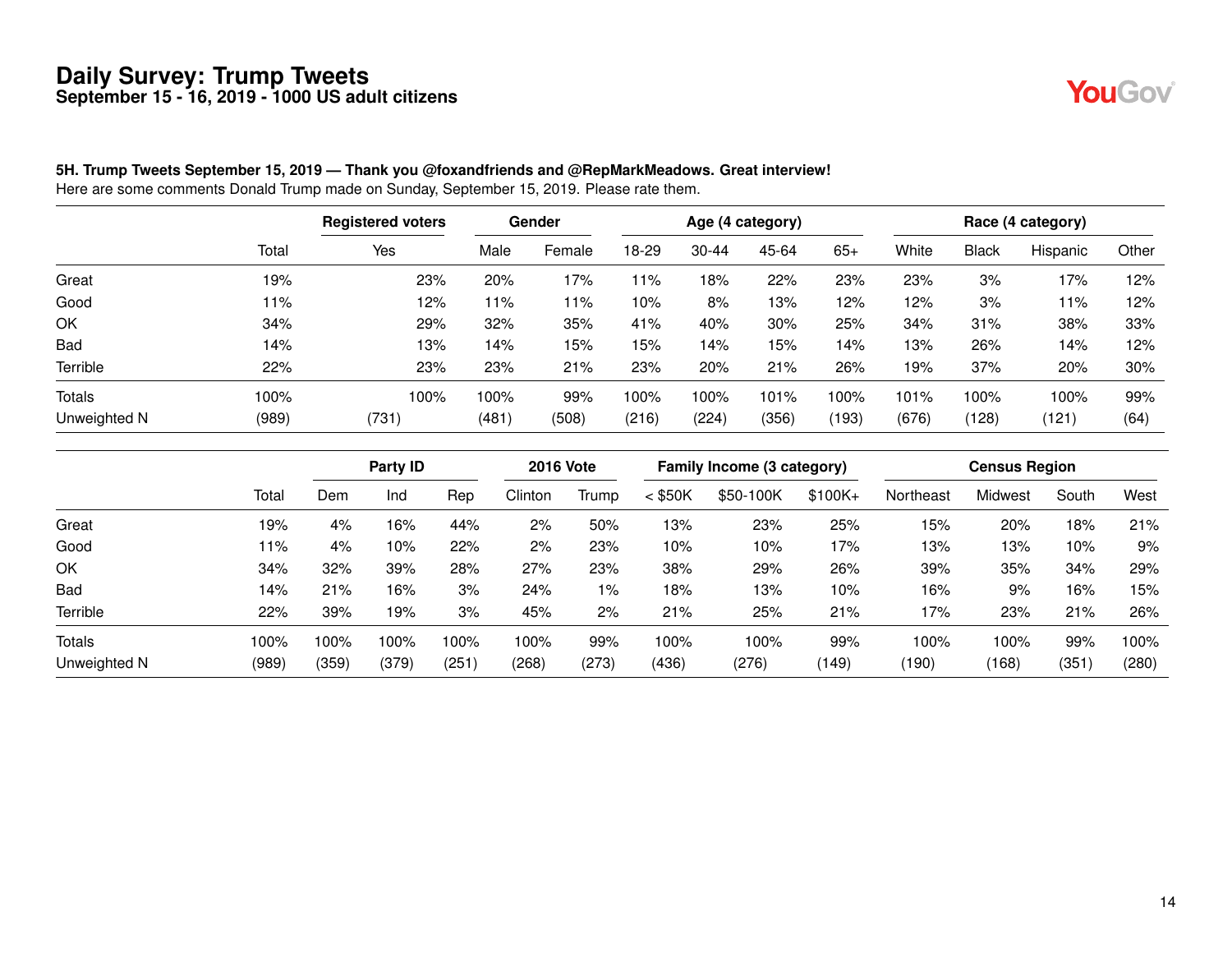**5I. Trump Tweets September 15, 2019 — Now the Radical Left Democrats and their Partner, the LameStream Media, are after Brett Kavanaugh again, talking loudly of their favorite word, impeachment. He is an innocent man who has been treated HORRIBLY. Such lies about him. They want to scare him into turning Liberal!**

|               |       | <b>Registered voters</b> |       | Gender |       |           | Age (4 category) |       |       |              | Race (4 category) |       |
|---------------|-------|--------------------------|-------|--------|-------|-----------|------------------|-------|-------|--------------|-------------------|-------|
|               | Total | Yes                      | Male  | Female | 18-29 | $30 - 44$ | 45-64            | $65+$ | White | <b>Black</b> | Hispanic          | Other |
| Great         | 22%   | 26%                      | 26%   | 18%    | 12%   | 18%       | 26%              | 30%   | 25%   | 5%           | 18%               | 25%   |
| Good          | 7%    | 8%                       | 7%    | 8%     | 9%    | 7%        | 8%               | 5%    | 8%    | 5%           | 9%                | 0%    |
| OK            | 18%   | 13%                      | 17%   | 19%    | 21%   | 23%       | 18%              | 10%   | 19%   | 10%          | 20%               | 19%   |
| Bad           | 16%   | 14%                      | 15%   | 17%    | 21%   | 17%       | 13%              | 15%   | 13%   | 28%          | 21%               | 19%   |
| Terrible      | 36%   | 39%                      | 35%   | 38%    | 38%   | 35%       | 35%              | 39%   | 34%   | 53%          | 32%               | 37%   |
| <b>Totals</b> | 99%   | 100%                     | 100%  | 100%   | 101%  | 100%      | 100%             | 99%   | 99%   | 101%         | 100%              | 100%  |
| Unweighted N  | (993) | (734)                    | (487) | (506)  | (215) | (224)     | (357)            | (197) | (682) | (126)        | (120)             | (65)  |

|              |       |       | Party ID |       | <b>2016 Vote</b> |       | Family Income (3 category) |           |          | <b>Census Region</b> |         |       |       |
|--------------|-------|-------|----------|-------|------------------|-------|----------------------------|-----------|----------|----------------------|---------|-------|-------|
|              | Total | Dem   | Ind      | Rep   | Clinton          | Trump | $<$ \$50K                  | \$50-100K | $$100K+$ | Northeast            | Midwest | South | West  |
| Great        | 22%   | 4%    | 21%      | 49%   | $1\%$            | 58%   | 15%                        | 27%       | 28%      | 18%                  | 22%     | 22%   | 25%   |
| Good         | 7%    | 6%    | 4%       | 4% ا  | 3%               | 14%   | 7%                         | 6%        | 11%      | 7%                   | 7%      | 8%    | 7%    |
| OK           | 18%   | 9%    | 23%      | 23%   | 6%               | 17%   | 23%                        | 13%       | 14%      | 21%                  | 19%     | 19%   | 14%   |
| <b>Bad</b>   | 16%   | 19%   | 18%      | 9%    | 19%              | 7%    | 20%                        | 13%       | 12%      | 19%                  | 18%     | 14%   | 16%   |
| Terrible     | 36%   | 61%   | 34%      | 5%    | 70%              | 4%    | 35%                        | 40%       | 34%      | 35%                  | 35%     | 37%   | 38%   |
| Totals       | 99%   | 99%   | 100%     | 100%  | 99%              | 100%  | 100%                       | 99%       | 99%      | 100%                 | 101%    | 100%  | 100%  |
| Unweighted N | (993) | (358) | (378)    | (257) | (267)            | (276) | (436)                      | (277)     | (151)    | (190)                | (171)   | (355) | (277) |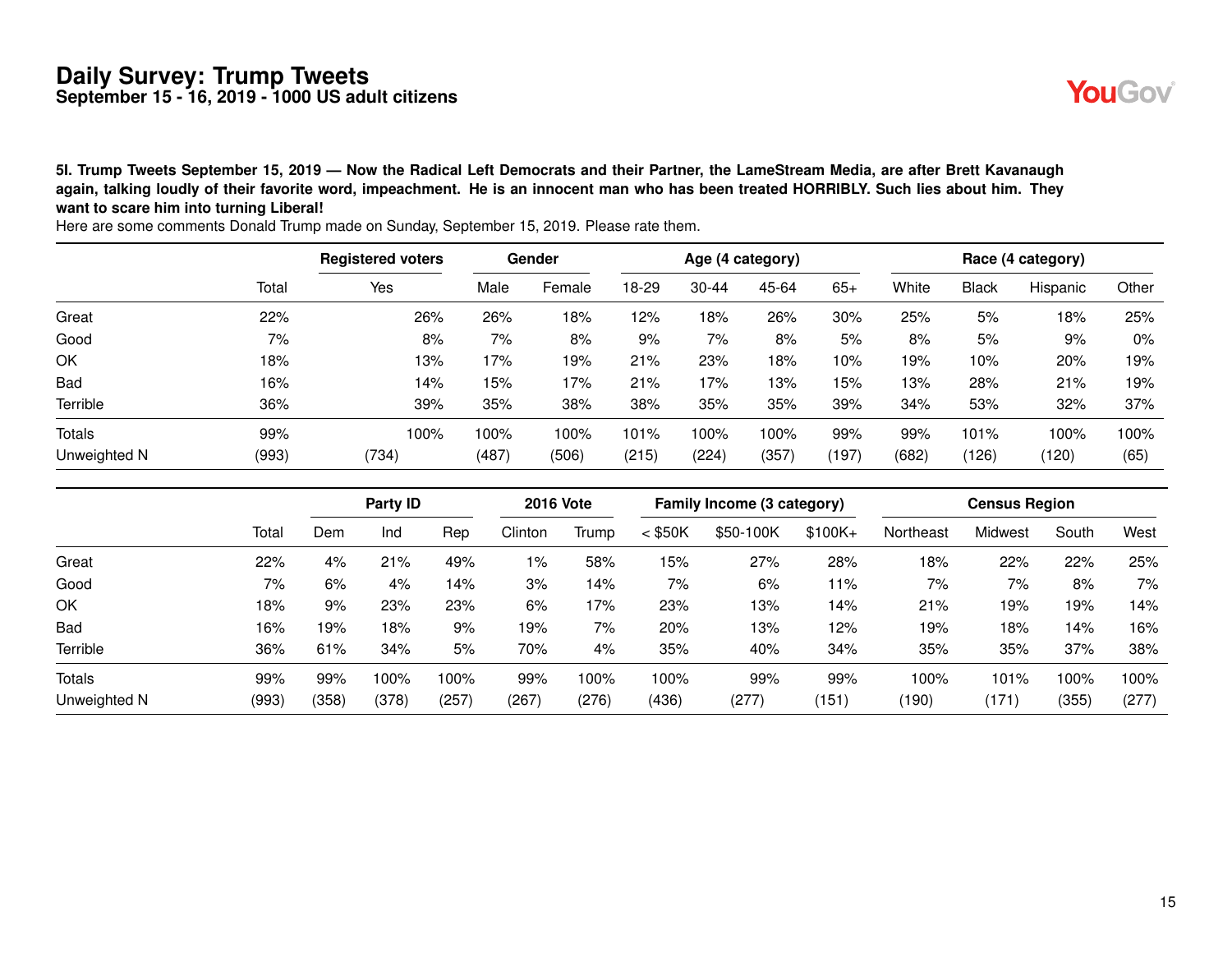

#### **5J. Trump Tweets September 15, 2019 — All based on NOTHING! The Dems can't get anything positive done, and probably don't want to. https://t.co/FuWI3XP6jm**

|               |       | <b>Registered voters</b> | Gender |        | Age (4 category) |           |       |       | Race (4 category) |              |          |       |  |
|---------------|-------|--------------------------|--------|--------|------------------|-----------|-------|-------|-------------------|--------------|----------|-------|--|
|               | Total | Yes                      | Male   | Female | 18-29            | $30 - 44$ | 45-64 | $65+$ | White             | <b>Black</b> | Hispanic | Other |  |
| Great         | 21%   | 25%                      | 25%    | 17%    | 11%              | 18%       | 25%   | 27%   | 24%               | 4%           | 18%      | 20%   |  |
| Good          | 8%    | 9%                       | 9%     | 8%     | 9%               | 7%        | 9%    | 8%    | 10%               | 3%           | 9%       | 2%    |  |
| OK            | 20%   | 14%                      | 20%    | 20%    | 24%              | 26%       | 19%   | 10%   | 20%               | 15%          | 23%      | 18%   |  |
| <b>Bad</b>    | 19%   | 17%                      | 15%    | 22%    | 24%              | 20%       | 16%   | 18%   | 17%               | 27%          | 22%      | 22%   |  |
| Terrible      | 32%   | 34%                      | 32%    | 33%    | 33%              | 29%       | 32%   | 37%   | 29%               | 50%          | 28%      | 38%   |  |
| <b>Totals</b> | 100%  | 99%                      | 101%   | 100%   | 101%             | 100%      | 101%  | 100%  | 100%              | 99%          | 100%     | 100%  |  |
| Unweighted N  | (992) | (732)                    | (487)  | (505)  | (215)            | (224)     | (358) | (195) | (682)             | (127)        | (120)    | (63)  |  |

|               |       |       | Party ID |      | <b>2016 Vote</b> |       | Family Income (3 category) |           |           | <b>Census Region</b> |         |       |       |
|---------------|-------|-------|----------|------|------------------|-------|----------------------------|-----------|-----------|----------------------|---------|-------|-------|
|               | Total | Dem   | Ind      | Rep  | Clinton          | Trump | $<$ \$50K                  | \$50-100K | $$100K +$ | Northeast            | Midwest | South | West  |
| Great         | 21%   | 3%    | 9%       | 48%  | $1\%$            | 57%   | 14%                        | 25%       | 30%       | 15%                  | 23%     | 21%   | 24%   |
| Good          | 8%    | 5%    | 6%       | 17%  | 3%               | 15%   | 7%                         | 9%        | 12%       | 10%                  | 10%     | 7%    | 8%    |
| OK            | 20%   | 13%   | 26%      | 19%  | 7%               | 18%   | 26%                        | 14%       | 13%       | 21%                  | 18%     | 21%   | 17%   |
| <b>Bad</b>    | 19%   | 24%   | 20%      | 10%  | 25%              | 7%    | 21%                        | 18%       | 14%       | 24%                  | 19%     | 17%   | 18%   |
| Terrible      | 32%   | 54%   | 29%      | 6%   | 64%              | 2%    | 32%                        | 35%       | 32%       | 30%                  | 30%     | 34%   | 33%   |
| <b>Totals</b> | 100%  | 99%   | 100%     | 100% | 100%             | 99%   | 100%                       | 101%      | 101%      | 100%                 | 00%     | 100%  | 100%  |
| Unweighted N  | (992) | (358) | (377)    | (257 | (267)            | (274) | (436)                      | (277)     | (151)     | (191)                | (170)   | (355) | (276) |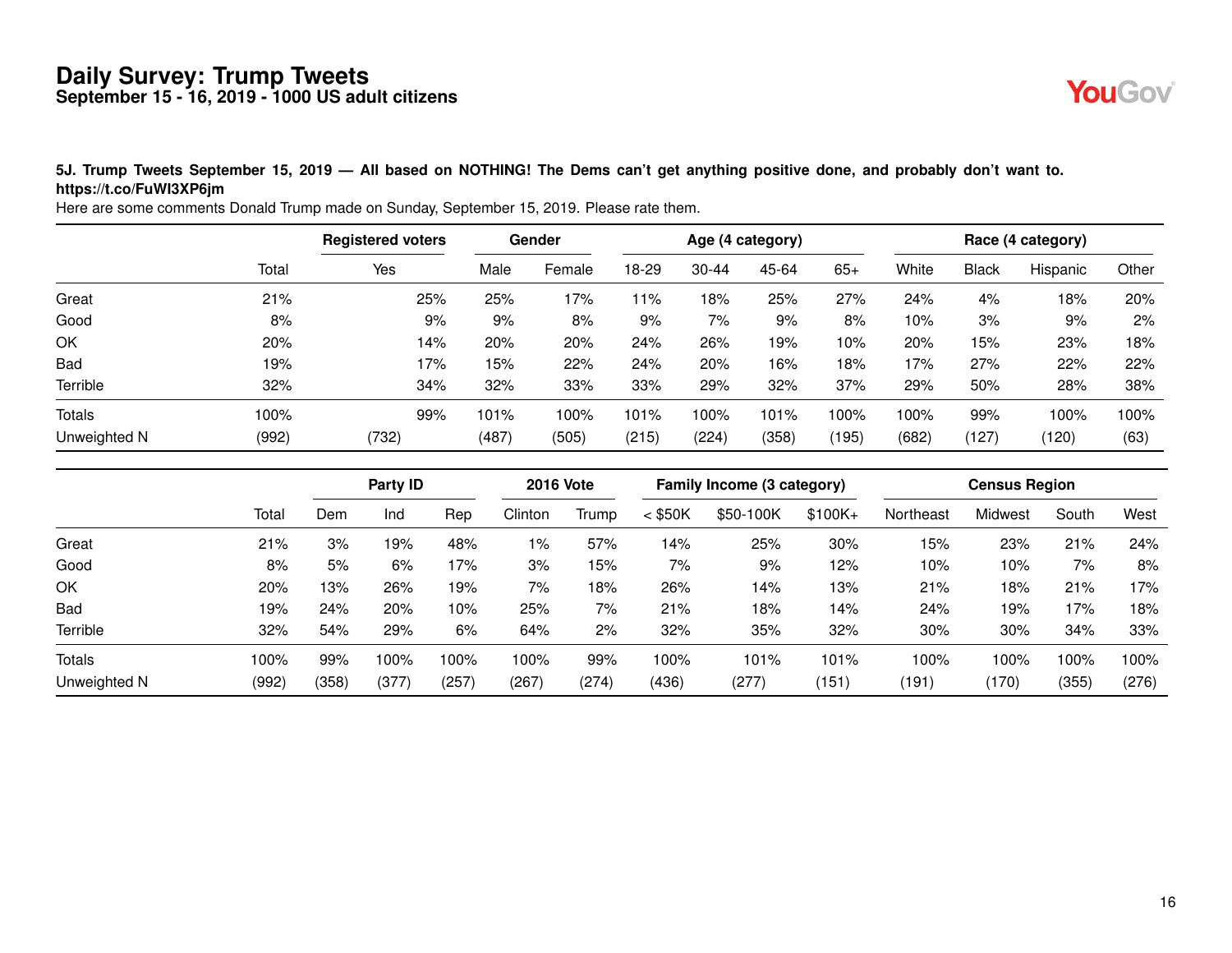YouGov®

#### **5K. Trump Tweets September 15, 2019 — Thank you Billy! https://t.co/jLHKzhZ0Jn**

|              |       | <b>Registered voters</b> | Gender |        | Age (4 category) |           |       |       | Race (4 category) |              |          |       |  |
|--------------|-------|--------------------------|--------|--------|------------------|-----------|-------|-------|-------------------|--------------|----------|-------|--|
|              | Total | Yes                      | Male   | Female | 18-29            | $30 - 44$ | 45-64 | $65+$ | White             | <b>Black</b> | Hispanic | Other |  |
| Great        | 21%   | 25%                      | 25%    | 18%    | 12%              | 19%       | 24%   | 29%   | 25%               | 3%           | 18%      | 18%   |  |
| Good         | 10%   | 10%                      | 10%    | 10%    | 11%              | 10%       | l 1%  | 8%    | 10%               | 6%           | 12%      | 11%   |  |
| OK           | 32%   | 28%                      | 28%    | 36%    | 38%              | 39%       | 29%   | 22%   | 31%               | 36%          | 33%      | 31%   |  |
| <b>Bad</b>   | 14%   | 14%                      | 14%    | 14%    | 16%              | 13%       | 13%   | 15%   | 13%               | 17%          | 14%      | 17%   |  |
| Terrible     | 23%   | 23%                      | 24%    | 22%    | 22%              | 20%       | 23%   | 25%   | 20%               | 38%          | 23%      | 23%   |  |
| Totals       | 100%  | 100%                     | 101%   | 100%   | 99%              | 101%      | 100%  | 99%   | 99%               | 100%         | 100%     | 100%  |  |
| Unweighted N | (986) | (725)                    | (484)  | (502)  | (214)            | (223)     | (355) | (194) | (679)             | (127)        | (117)    | (63)  |  |

|               |       | Party ID |       | <b>2016 Vote</b> |         | Family Income (3 category) |           |           | <b>Census Region</b> |           |         |       |       |
|---------------|-------|----------|-------|------------------|---------|----------------------------|-----------|-----------|----------------------|-----------|---------|-------|-------|
|               | Total | Dem      | Ind   | Rep              | Clinton | Trump                      | $<$ \$50K | \$50-100K | $$100K +$            | Northeast | Midwest | South | West  |
| Great         | 21%   | 3%       | 19%   | 49%              | 2%      | 58%                        | 14%       | 27%       | 25%                  | 16%       | 23%     | 21%   | 24%   |
| Good          | 10%   | 5%       | 9%    | 18%              | 2%      | 17%                        | 10%       | 8%        | 16%                  | 11%       | 6%      | 12%   | 9%    |
| OK            | 32%   | 30%      | 38%   | 26%              | 27%     | 21%                        | 37%       | 27%       | 23%                  | 37%       | 38%     | 31%   | 26%   |
| <b>Bad</b>    | 14%   | 22%      | 15%   | 2%               | 25%     | 2%                         | 16%       | 13%       | 15%                  | 16%       | 11%     | 14%   | 15%   |
| Terrible      | 23%   | 40%      | 19%   | 4%               | 44%     | 2%                         | 23%       | 25%       | 22%                  | 20%       | 21%     | 22%   | 26%   |
| <b>Totals</b> | 100%  | 100%     | 100%  | 99%              | 100%    | 100%                       | 100%      | 100%      | 101%                 | 100%      | 99%     | 100%  | 100%  |
| Unweighted N  | (986) | (356)    | (376) | (254)            | (264)   | (272)                      | (434)     | (273)     | (150)                | (189)     | (169)   | (353) | (275) |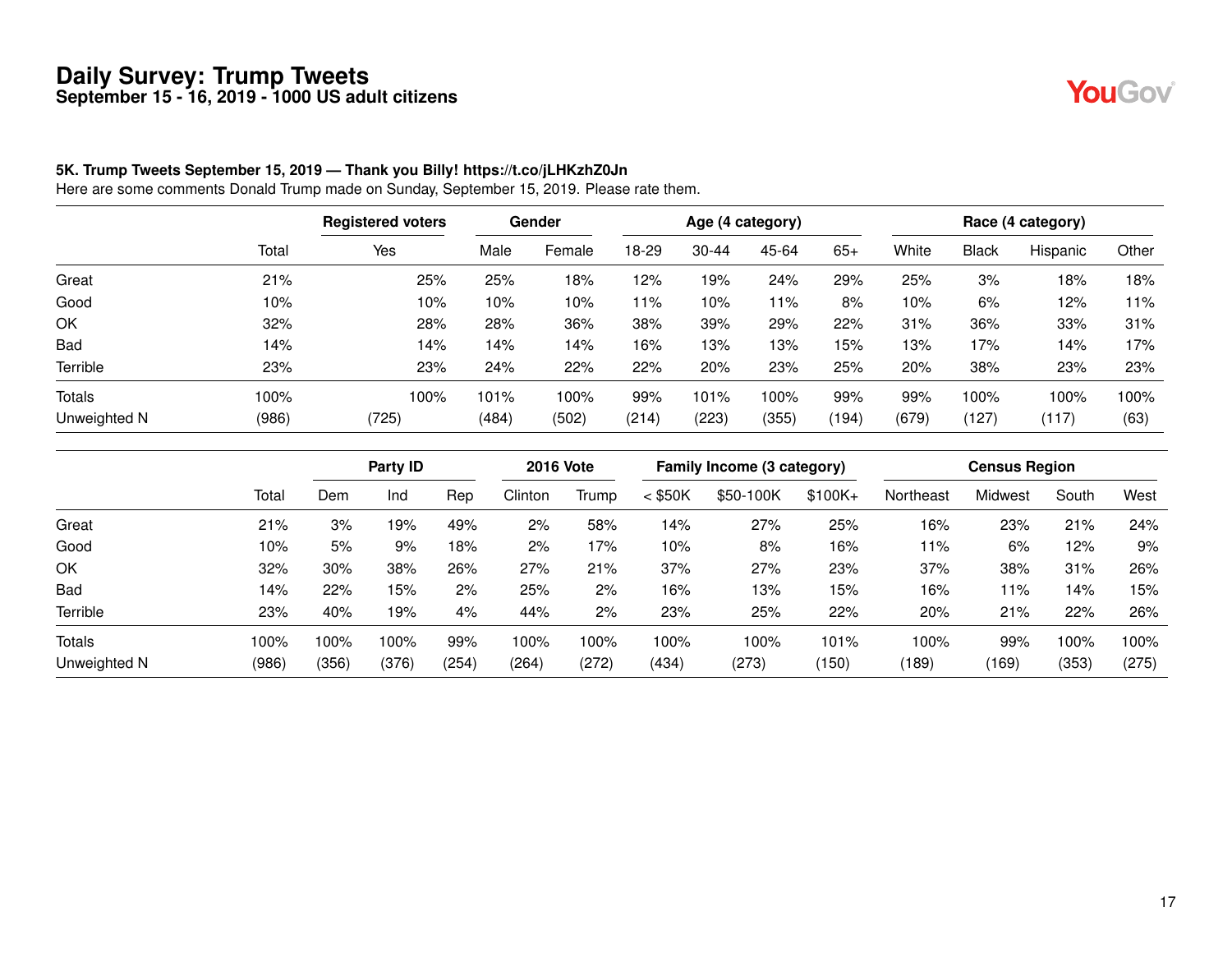#### **6. Tweeting Appropriate**

Do you think the way Donald Trump uses Twitter is appropriate or inappropriate for the President of the United States?

|               |       | <b>Registered voters</b> | Gender |        | Age (4 category) |           |       |       | Race (4 category) |                             |          |       |  |
|---------------|-------|--------------------------|--------|--------|------------------|-----------|-------|-------|-------------------|-----------------------------|----------|-------|--|
|               | Total | Yes                      | Male   | Female | 18-29            | $30 - 44$ | 45-64 | $65+$ | White             | <b>Black</b>                | Hispanic | Other |  |
| Appropriate   | 32%   | 36%                      | 38%    | 27%    | 24%              | 32%       | 36%   | 34%   | 36%               | 11%                         | 34%      | 31%   |  |
| Inappropriate | 55%   | 55%                      | 49%    | 61%    | 61%              | 51%       | 53%   | 55%   | 51%               | 82%                         | 51%      | 52%   |  |
| Not sure      | 13%   | 9%                       | 14%    | 13%    | 15%              | 17%       | 1%    | 11%   | 14%               | 7%                          | 15%      | 17%   |  |
| <b>Totals</b> | 100%  | 100%                     | 101%   | 101%   | 100%             | 100%      | 100%  | 100%  | 101%              | 100%                        | 100%     | 100%  |  |
| Unweighted N  | (996) | (735)                    | (487)  | (509)  | (214)            | (223)     | (361) | (198) | (684)             | $^{\prime}$ 127 $^{\prime}$ | (121)    | (64)  |  |

|               |       | Party ID |       | <b>2016 Vote</b> |         | Family Income (3 category) |           |           | <b>Census Region</b> |           |         |       |       |
|---------------|-------|----------|-------|------------------|---------|----------------------------|-----------|-----------|----------------------|-----------|---------|-------|-------|
|               | Total | Dem      | Ind   | Rep              | Clinton | Trump                      | $<$ \$50K | \$50-100K | $$100K +$            | Northeast | Midwest | South | West  |
| Appropriate   | 32%   | 10%      | 26%   | 72%              | 5%      | 74%                        | 28%       | 34%       | 39%                  | 30%       | 33%     | 32%   | 34%   |
| Inappropriate | 55%   | 83%      | 52%   | 19%              | 91%     | 13%                        | 56%       | 56%       | 49%                  | 55%       | 49%     | 57%   | 55%   |
| Not sure      | 13%   | 6%       | 22%   | 10%              | 4%      | 13%                        | 15%       | 10%       | 12%                  | 15%       | 18%     | 11%   | l 1%  |
| <b>Totals</b> | 100%  | 99%      | 100%  | 101%             | 100%    | 100%                       | 99%       | 100%      | 100%                 | 100%      | 100%    | 100%  | 100%  |
| Unweighted N  | (996) | (360)    | (379) | (257             | (269)   | (275)                      | (438)     | (277)     | (150)                | (191)     | (170)   | (353) | (282) |

**YouGov**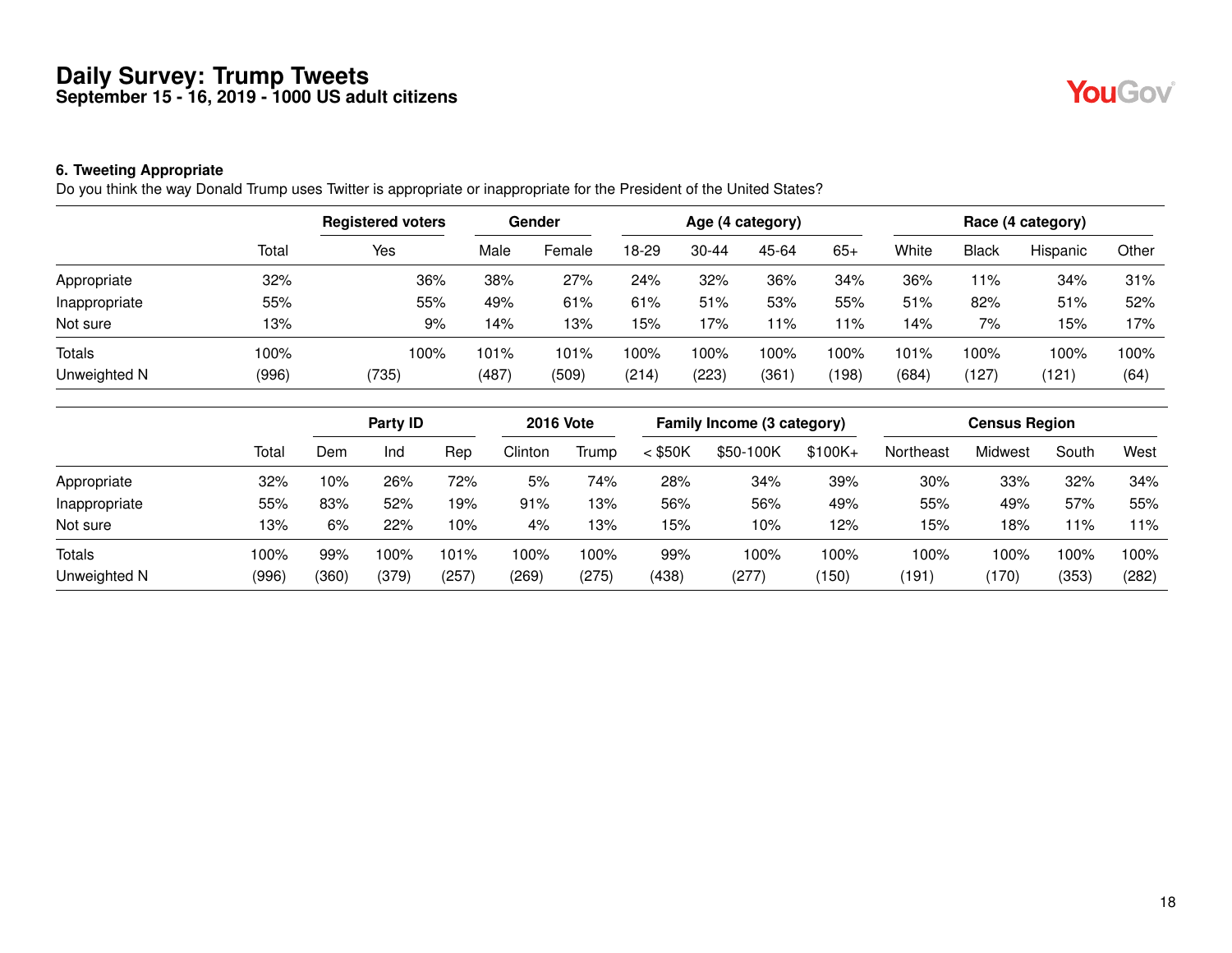#### **7. Should Trump Tweet**

Should Donald Trump be posting messages on Twitter?

|               |       | <b>Registered voters</b> | Gender |        | Age (4 category) |           |       |       | Race (4 category) |              |          |       |  |
|---------------|-------|--------------------------|--------|--------|------------------|-----------|-------|-------|-------------------|--------------|----------|-------|--|
|               | Total | Yes                      | Male   | Female | 18-29            | $30 - 44$ | 45-64 | $65+$ | White             | <b>Black</b> | Hispanic | Other |  |
| Yes           | 37%   | 42%                      | 45%    | 29%    | 35%              | 39%       | 36%   | 37%   | 41%               | 16%          | 36%      | 37%   |  |
| No            | 50%   | 49%                      | 44%    | 56%    | 50%              | 47%       | 50%   | 54%   | 46%               | 77%          | 48%      | 43%   |  |
| Not sure      | 13%   | 9%                       | 11%    | 15%    | 15%              | 14%       | 14%   | 10%   | 13%               | 7%           | 16%      | 20%   |  |
| <b>Totals</b> | 100%  | 100%                     | 100%   | 100%   | 100%             | 100%      | 100%  | 101%  | 100%              | 100%         | 100%     | 100%  |  |
| Unweighted N  | (995) | (734)                    | (487)  | (508)  | (214)            | (223)     | (360) | (198) | (682)             | (128)        | (121)    | (64)  |  |

|               |       | Party ID |       |       | <b>2016 Vote</b> |       |           | Family Income (3 category) |           | <b>Census Region</b> |         |       |       |
|---------------|-------|----------|-------|-------|------------------|-------|-----------|----------------------------|-----------|----------------------|---------|-------|-------|
|               | Total | Dem      | Ind   | Rep   | Clinton          | Trump | $<$ \$50K | \$50-100K                  | $$100K +$ | Northeast            | Midwest | South | West  |
| Yes           | 37%   | 16%      | 33%   | 73%   | 12%              | 77%   | 33%       | 39%                        | 44%       | 38%                  | 37%     | 35%   | 40%   |
| <b>No</b>     | 50%   | 77%      | 47%   | 16%   | 82%              | 12%   | 53%       | 49%                        | 45%       | 50%                  | 48%     | 52%   | 49%   |
| Not sure      | 13%   | 7%       | 20%   | l 1%  | 6%               | 11%   | 14%       | 12%                        | 12%       | 12%                  | 16%     | 14%   | 12%   |
| <b>Totals</b> | 100%  | 100%     | 100%  | 100%  | 100%             | 100%  | 100%      | 100%                       | 101%      | 100%                 | 101%    | 101%  | 101%  |
| Unweighted N  | (995) | (359)    | (380) | (256) | (269)            | (274) | (437)     | (278)                      | ้149)     | (190)                | (170)   | (354) | (281) |

YouGov®